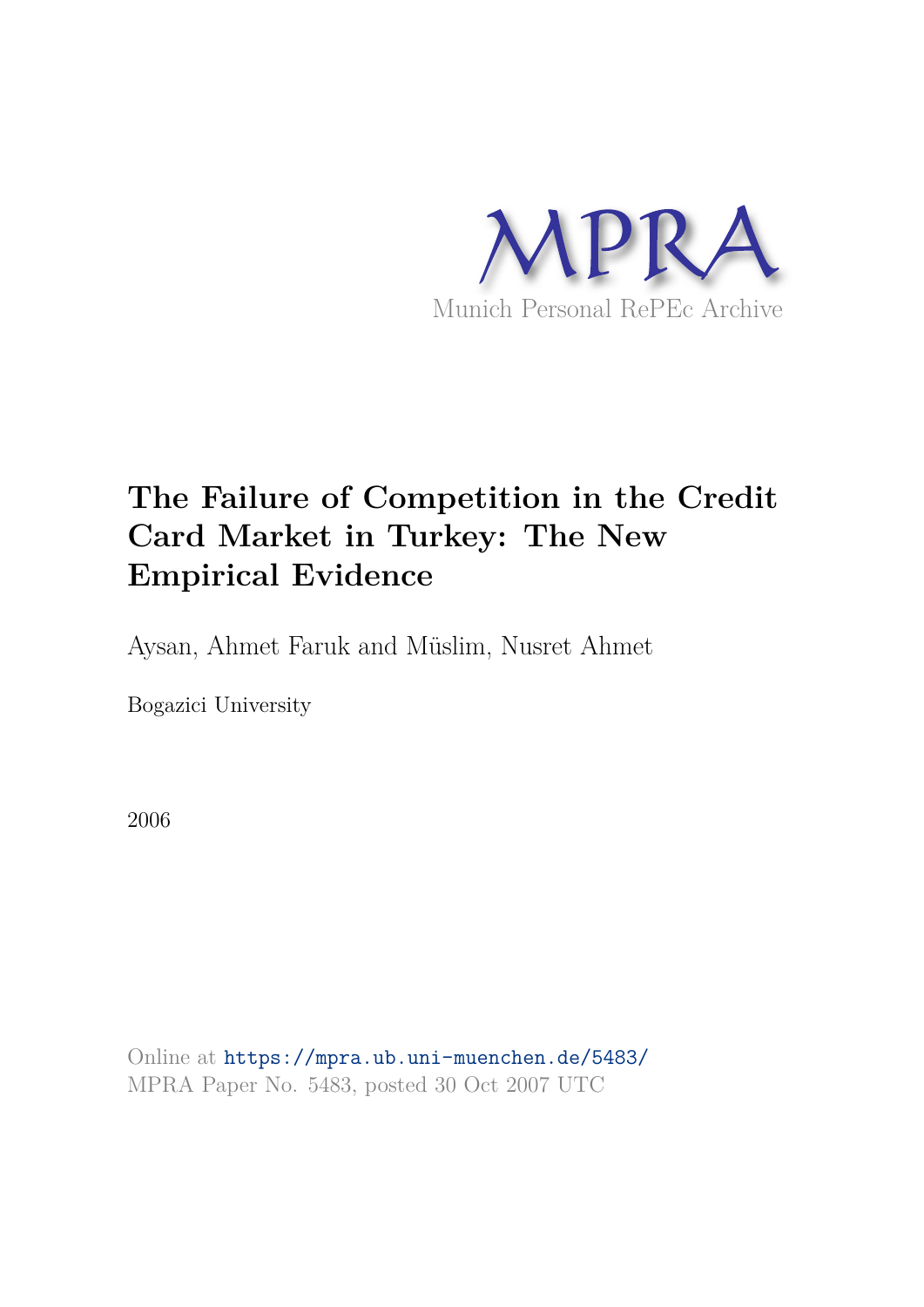#### **The Failure of Competition in the Credit Card Market in Turkey: The New**

#### **Empirical Evidence**

#### **Abstract**

The high credit card interest rates in Turkey attracted considerable attention in recent years to regulate the Turkish credit card industry. Before any regulation decision taken, there needs to be better conceptualization and analysis of the Turkish credit card market. First, we highlight the most striking aspects of the Turkish credit card market. After exposing the problem, we benefit from the existing theoretical and empirical studies on the structure of competition in the credit card industry. Potential reasons for the lack of competitions are denoted. Having the existing studies in mind, we finally, construct an empirical model to estimate the market structure in the Turkish credit card industry. Newly disseminated data on the Turkish credit card industry is first introduced in this paper. Our empirical results are based on the panel data set of 22 banks from the second quarter of 2001 to the third quarter of 2005. In addition to random and fixed effects regressions, instrumental variable fixed effect regressions are run on this sample. Our results robustly conclude that the credit cards interest rates in Turkey are economically insensitive to the changes in the cost of fund. This result shows lack of strong competition Turkish credit card market.

**Keywords:** Credit Cards, Regulation, Supervision, Financial Markets, Banking, Competition Market Structure.

**JEL classification:** F21, G21, O19

**Ahmet Faruk Aysan** 

**Nusret Ahmet Muslim** 

**Corresponding Author: Ahmet Faruk Aysan Boğaziçi University Department of Economics 34342 Bebek, Istanbul, Turkey Phone: 90-212-359 76 39 Fax: 90-212-287 24 53 ahmet.aysan@boun.edu.tr**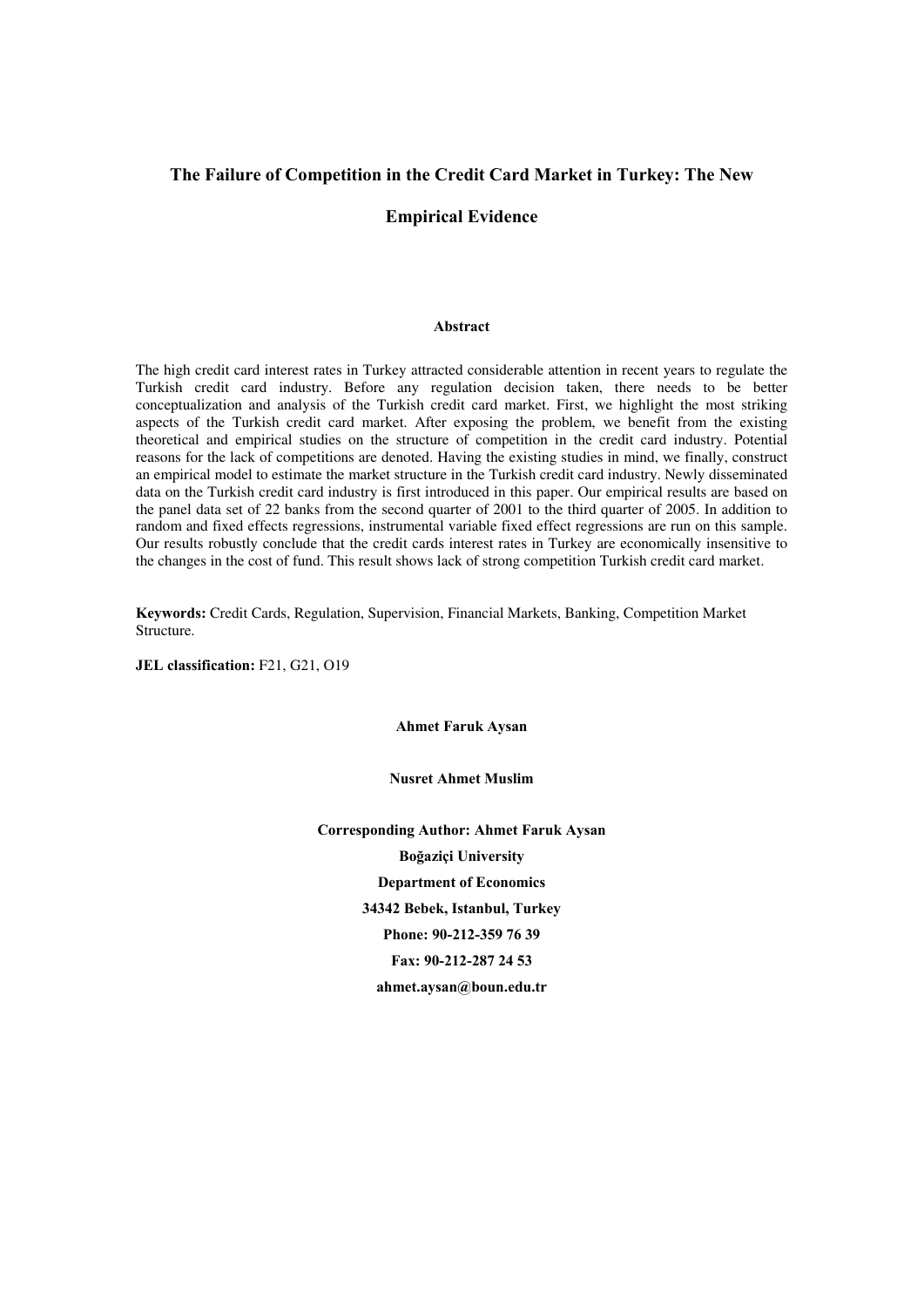# **The Failure of Competition in the Credit Card Market in Turkey: The New Empirical Evidence**

## **1. Introduction**

 $\overline{a}$ 

The credit cards have increasingly adopted as plastic currencies in the last decades all over the world. In this respect, Turkey is not an exception. Turkish market has reached 30 million cards issued as the third biggest market in Europe after England and Spain. According to consumption volumes done through the credit cards, Turkey is ranked the tenth in Europe, still revealing a great potential for growth in consumption volumes<sup>1</sup>. According to December 2005 statistics, compounded interest rates for the credit cards were about % 87 on weighted average in Turkish credit cards market. Whereas the risk free interest rate of treasury bills was just % 14. Moreover, the current inflation has been reduced to % 7.7 in Turkey.

Currently, Turkish Credit card market is comprised of 22 players<sup>2</sup> which seem to be enough for competition especially for this relatively homogenous product. The main networks are Visa and Master with equal market shares of ten percent of overall consumption. Given these considerations, the price competition in Turkish credit cards market is expected to take place between the 22 issuers. However, the rates are floating around the fourfold of the funding costs. For some, these high rates resemble "usury" rather than "interest". The regulatory solutions for these high rates are on the agenda of

<sup>1</sup> This is taken from the announcement of the chairman of Banking Regulation and Supervision Agency (BRSA). BRSA is the public authority responsible for the regulation of banking system: http://www.sabah.com.tr/ozel/bddk874/dosya\_876.html

 $2$  Five more issuers operate in the market but they offer interest free credit card services with small volumes. Hence, we do not include them in our interest rate competitiveness calculations. For all card issuers in Turkey, see http://www.bkm.com.tr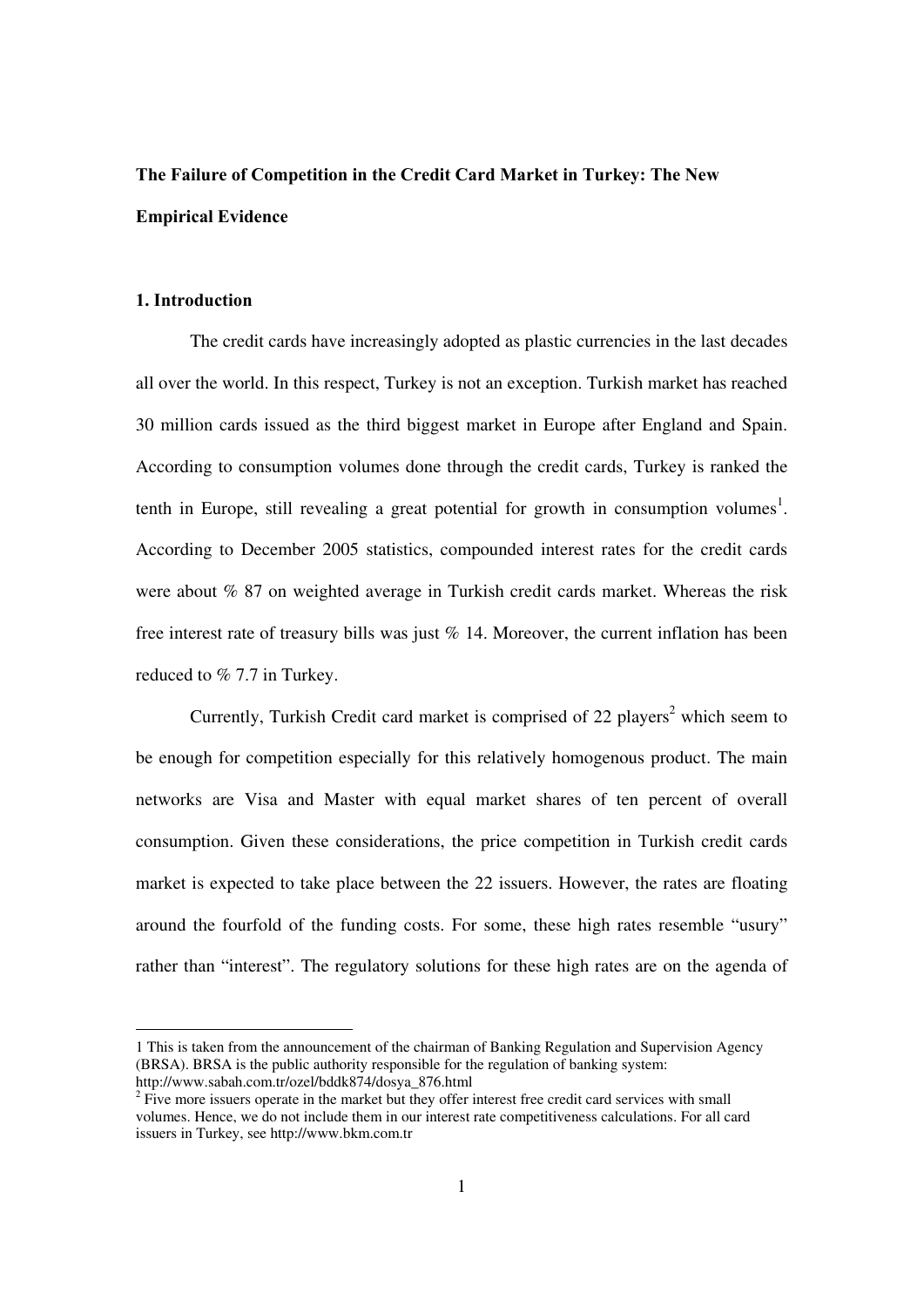the government. Even the price ceiling option is discussed in the public debates. The legal framework and regulation of the credit cards market have not been established yet. However, the government has announced the draft of a legislation to bring concrete solutions for the growing dissent of all parties in Turkish credit card market. Since the default rate of card holders reached 7.4 percent of the total card holders<sup>3</sup>, the regulatory concerns focus on decreasing the risk of the card holders by decreasing the credit card limits. On the other hand, Turkish Central Bank does not want to set a price  $cap<sup>4</sup>$ .

The candidateship to EU also increased the significance of Turkish credit card market. The foreign banks took an increasing share in this flourishing market by mergers and acquisitions. This trend is expected to accelerate even more in the foreseeable future. According to 2004 statistics the growth of the credit card usage was 14 percent in Euro zone, while 34 percent in Turkish credit card market<sup>5</sup>. The default volume of Europe was also higher than Turkish market with 4.5 percent to 1.67 percent<sup>6</sup>. The high interest rate spread together with low default rates provides substantial profit opportunities for the issuers in the Turkish credit card market. This situation is one of the reasons for the increasing appetite of the international banks to acquire the Turkish banks in recent years. HSBC quickly bought a credit card network (Advantage Card) after entering into the Turkish financial markets. Another international financial giant (General Electric) became the equal partner of the second largest issuer in the Turkish credit card market.

<sup>&</sup>lt;sup>3</sup> Visa Europe Vice President Steve Perry announces the default rate of card holders 7.4 percent. However, the volume is only 1.67 percent with no payments for last 120 days. This volume is very low with small risk for issuers. http://hurarsiv.hurriyet.com.tr/goster/haber.aspx?id=3681216&tarih=2005-12-21 4 See: http://www.finansalforum.com.tr/haber.aspx?HBR\_KOD=34215.

<sup>&</sup>lt;sup>5</sup> The nominal growth rate of 16 vs. 43 percent is purified from the inflation rates. See Visa Turkey, http://www.visa.com.tr/medya/istatis/istatis04.html.

<sup>6</sup> See Visa Europe, http://hurarsiv.hurriyet.com.tr/goster/haber.aspx?id=3681216&tarih=2005-12-21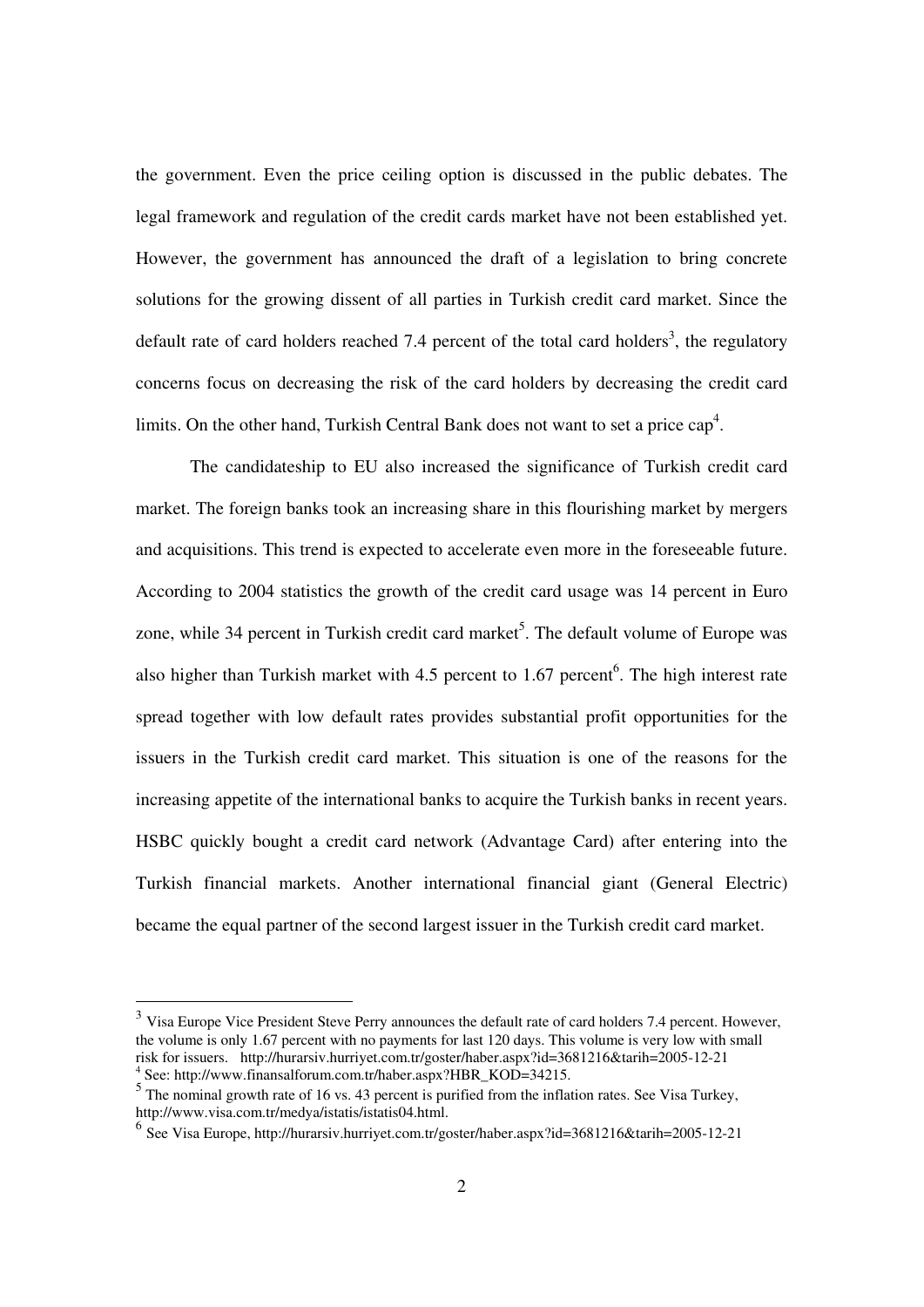Credit card market as modern payment system is a network good that requires an appropriate infrastructure to run smoothly. The frequent crises and high inflation episodes of Turkish economy have delayed the adoption and wide spread usage of the credit cards till the recent years. Credit card market has been established much later than the developed countries due to the inflationary period of 25 years which resulted in indeterminable and high funding costs with high default risks for the customers. The uncertainty in the market has led to extremely high rates especially for the default interest rates before  $2003^7$ . Later, a regulation has limited the default interest rate up to 30 percent more than the regular card rate.

After the recent crises and deregulation of the banking sector<sup>8</sup>, the political stability has been achieved by the single party government. Concurrently, the credit cards issuers have witnessed sharp declines in the cost of funds after November-2000 and February-2001 crises<sup>9</sup>. However, while the cost of funds has been declining, their limited response has persistently increased the ratio of credit card interest rates over T-bill rates and overnight interest rates. The credit card interest rates have exceeded the fourfold of the risk free interest rates (see Figure 1). Conversely, in the crisis period when the costs of funds were rising, the credit cards issuers responded immediately to increase the credit cards rates. The average credit card interest rate of fourth quarter in 2000 was 107 percent and reached 181 percent in the second quarter of 2001 (Figure 1). In addition to upward interest rate adjustments, during the crisis period, most of the banks have stopped the

 $<sup>7</sup>$  A public bank announced 1000 percent as a default interest for late credit card payments in 2001 crisis</sup> period. http://www.dunyagazetesi.com.tr/news\_display.asp?upsale\_id=28199&dept\_id=770<br><sup>8</sup> The deregulation in the consumer protection law has cleared the credit histories of the bank

The deregulation in the consumer protection law has cleared the credit histories of the bankrupt credit card consumers.<br><sup>9</sup> For more information about the liquidity crisis of 2000, see Alper (2000).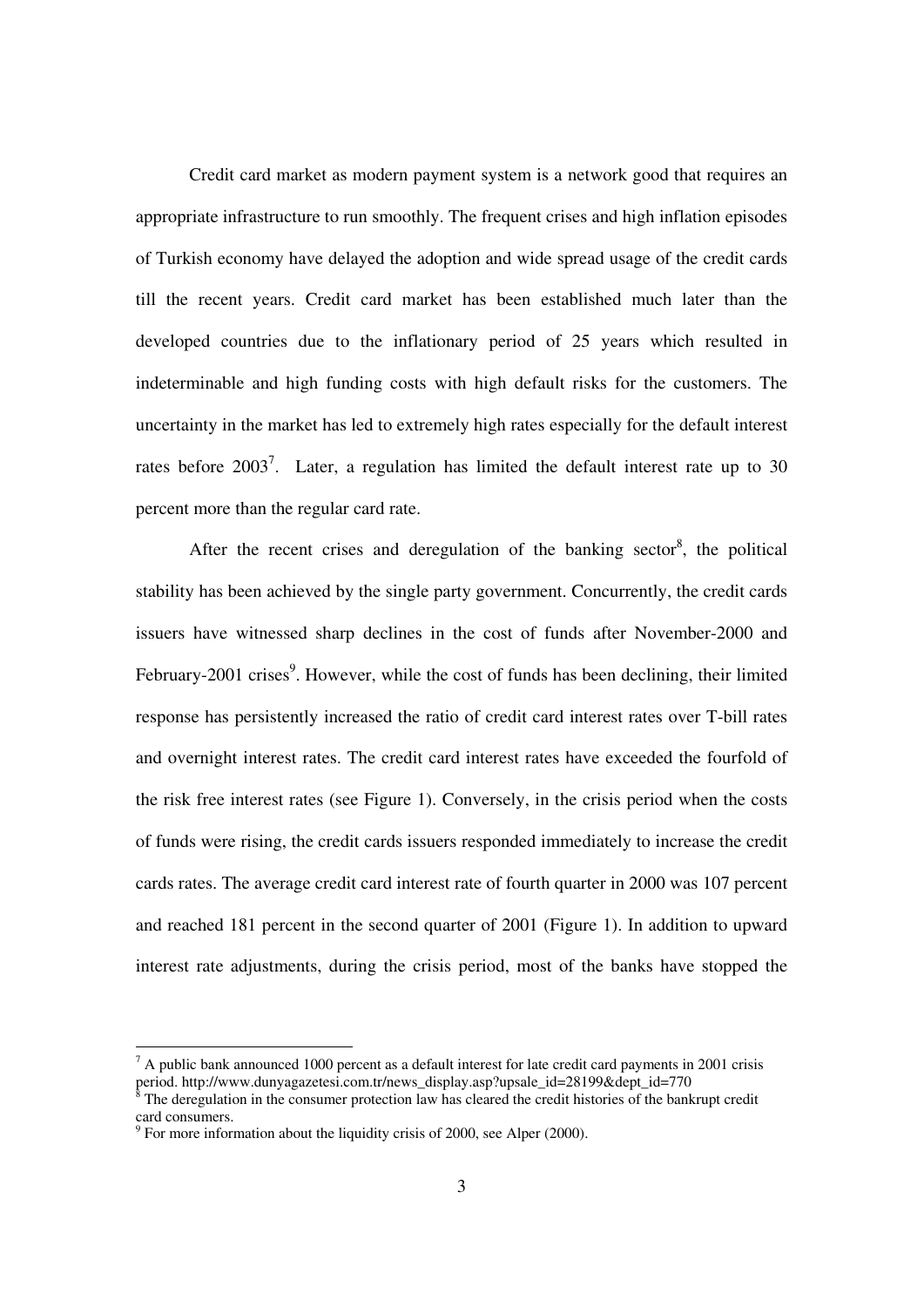cash in advance services and decreased the lines of credit cards<sup>10</sup>. The system returned to operate regularly within the next quarter. However, the interest rate spread has not yet declined considerably during the last five years. The ratio of credit card to overnight interest rate even increases from 1.50 to 4.40.

Contrary to the credit card market, other credit markets like consumer credit, home & auto credits converge to competitive rates within a year after the 2001 crisis (see Figure 1). Other credit markets in Turkey appear to have performed more efficiently in recent years, and moved together with the cost of funds. However, same conclusion does not apply to Turkish credit card market. Hence, this study attempts to analyze the reasons behind these extremely high credit card interest rates in Turkey.

There has not been much research done to diagnose the interest rate behavior of the Turkish credit card market. The lack of research partly stems from the frequent crises and the lack of reliable data. However, in recent years, there have been some improvements in several grounds. The legal infrastructure has been partially established in 2003. Moreover, Banking Regulation and Supervision Agency (BRSA) in Turkey has started to announce the credit cards rates in January 2005 to enable credit card users to compare interest rates of all the credit issuers in Turkey $<sup>11</sup>$ .</sup>

The first draft of new regulations package for the credit card market has been announced in the beginning of 2005. As experienced in other countries, the credit card markets have some difficulties to reach lower interest rate equilibrium with the self

 $\overline{a}$ 

<sup>&</sup>lt;sup>10</sup> See: http://www.dunyagazetesi.com.tr/news\_display.asp?upsale\_id=28444&dept\_id=770.

<sup>&</sup>lt;sup>11</sup> BRSA announces the rates of all banks and Central Bank announces the number of late payment and nonpayment customers, monthly since January 2005. The national media publishes these rates following the announcements. Hence, the search costs of card holders appears to be declining after these periodic announcements. In the empirical part, BRSA has provided us some additional data on credit card interest rates starting from the second quarter of 2001.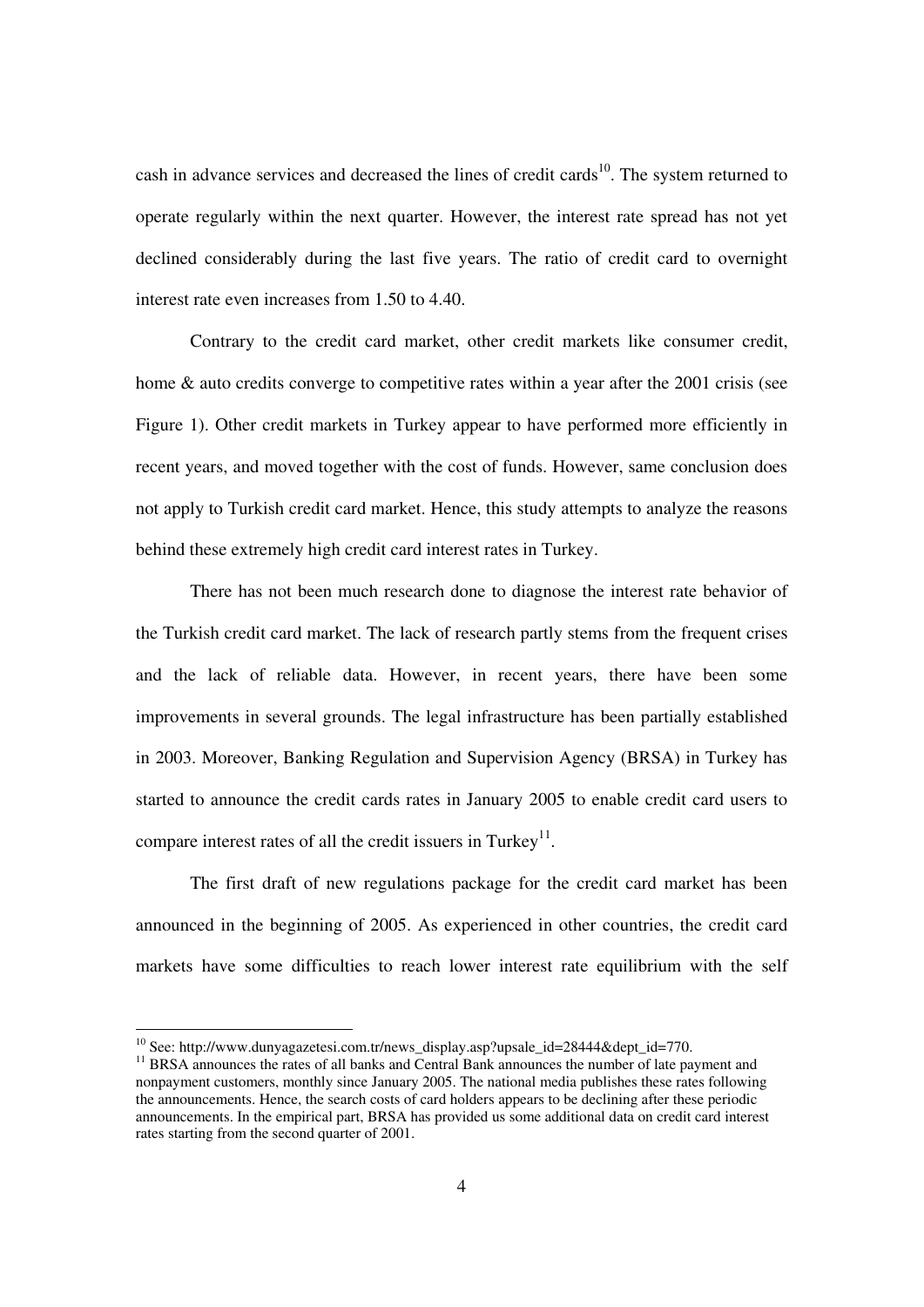dynamics of the market. For example, it is documented that the effect of a regulatory threat in USA had played a significant role in converging the credit card interest rates to the competitive levels after 1991 (Stango, 2002). Up to 1991, credit card issuers received abnormal profits in USA where top ten card issuers accounted 30 percent of card numbers and 43.4 percent of market volume (Ausubel, 1991). The Turkish market has essentially two leader and two follower issuers. These issuers constitute 70 percent of all transaction volume and 55 percent of all cards in Turkish credit card market (see Table 1).

The credit card interest rates for the leading two issuers were 7.47 and 7.39 percent on monthly average respectively. The credit card issuers in Turkey prefer nonprice competition through their loyalty programs<sup>12</sup>. Profitability of the banks has been also positively affected from these high interest rates. The second largest issuer received 60 percent of non-interest banking profits from its credit card branch in 2004. According to the Interbank Card Centre (ICC) survey, these high rates also reduced the revolving credit card debt stock given that 78 percent of the card holders paid their debt fully in  $2005<sup>13</sup>$ . The remaining 22 percent of the 63 billion dollar outstanding balances result in around 15 billion dollar interest bearing funds with 87 percent APR. However, in USA, 90 percent of the issuers' outstanding balances accrue interest<sup>14</sup>. As compared to USA, the share of the revolving card holders in Turkey is low. This low share is likely to stem from the high credit card interest rate. The Turkish credit card market has some major differences from other countries. For instance, the issuers announce their rates in monthly

<sup>&</sup>lt;sup>12</sup> The loyalty program of the second issuer, Garanti Bank, has rebated 222 million YTL bonus and 172 million YTL has been used in free purchases. http://www.capital.com.tr/haber.aspx?HBR\_KOD=2954 <sup>13</sup> See http://www.bkm.com.tr/images/basinodasi/06082005\_dunya.jpg

 $14$  See Ausubel (1991) to compare the Turkish case with uncompetitive years of US credit card industry.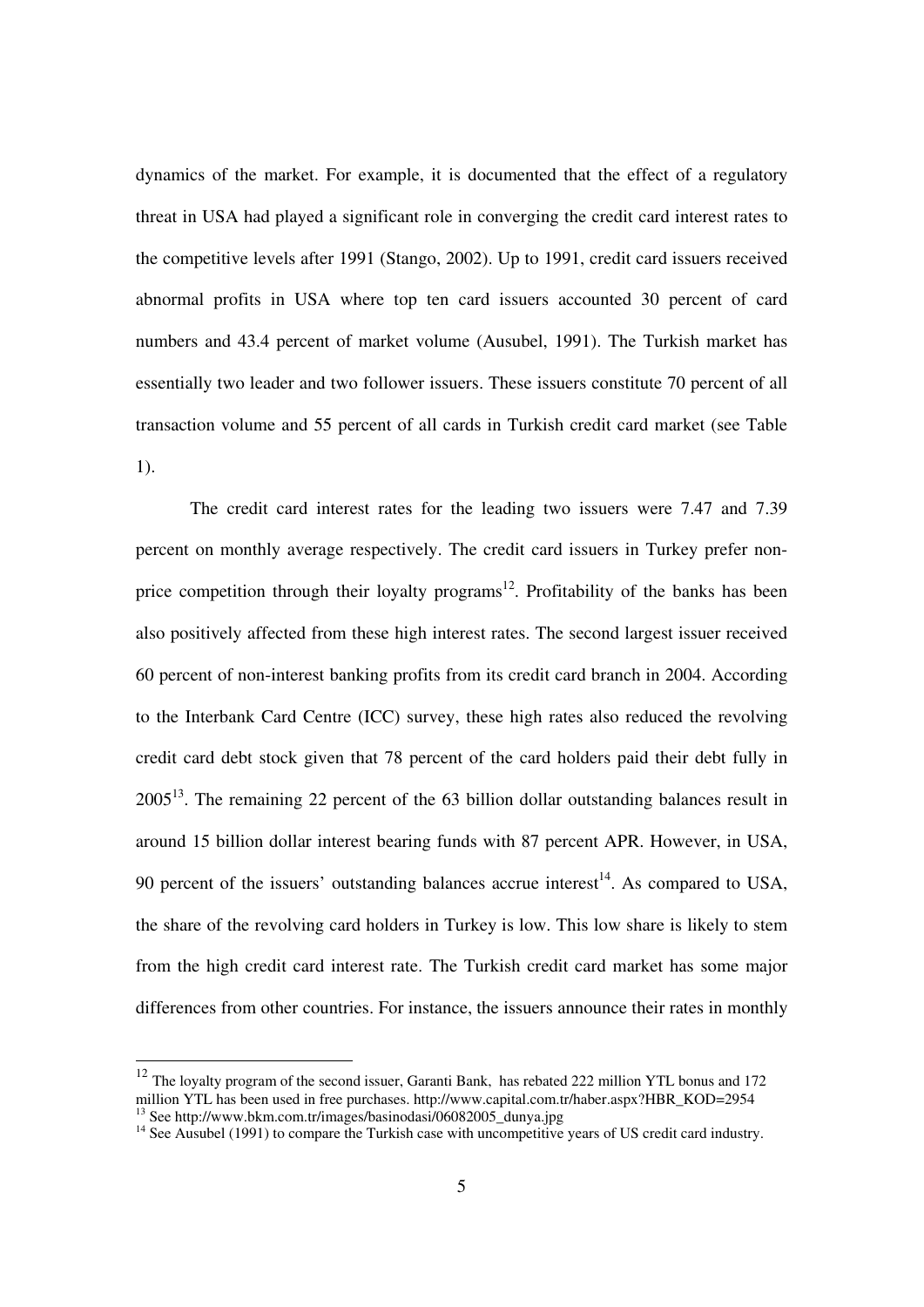basis but apply compounded interest rate for the accumulated debt stock<sup>15</sup>. The competition among the issuers focused on non-price competition through increasing grace period with interest free equal payments up to 18 months, instead of lowering the credit card rates.

Are all these characteristics enough to identify the Turkish credit card market as operating under monopolistic market structure? In this paper, we examined the competitive behavior of the Turkish credit card market. The results for Turkish case between 2001- 2005 exhibit similar trends with the US market in 1980s. Ausubel (1991) shows the characteristics of interest rate competition and the barriers for the market to reach competitive outcome in the US credit card market between 1983 and 1987. Similarly, this paper analyzes the characteristics of Turkish credit card market from 2001 to present. Our empirical results employ newly disseminated data on the Turkish credit card market. The fixed effect panel data regressions reveal that the cost of funds in the Turkish credit card market is less relevant for the credit card issuers. Similar to Ausubel, we diagnose an uncompetitive market structure in the Turkish market. The Turkish credit card issuers appear to be responding less to the declines in the cost of funds than the cost increases. Our research period does not include any period of rising funding costs. Hence, we can not prove the asymmetry empirically. However, the pre-crisis average credit card rate of 107 percent and post crisis rates of 183 percent help us illustrate the asymmetric behavior of the credit card rates.

The paper is organized as follows. In the next section, we explore the previous studies on the interest rate characteristics of credit card markets. The Section 3 portrays the

<sup>&</sup>lt;sup>15</sup> The average monthly rates were about 8 % between 2001 and 2005. The issuers` calculation for the revolving debt is about 151 % annually for this rate; whereas the cardholder's basic calculation might be 96  $\%$ .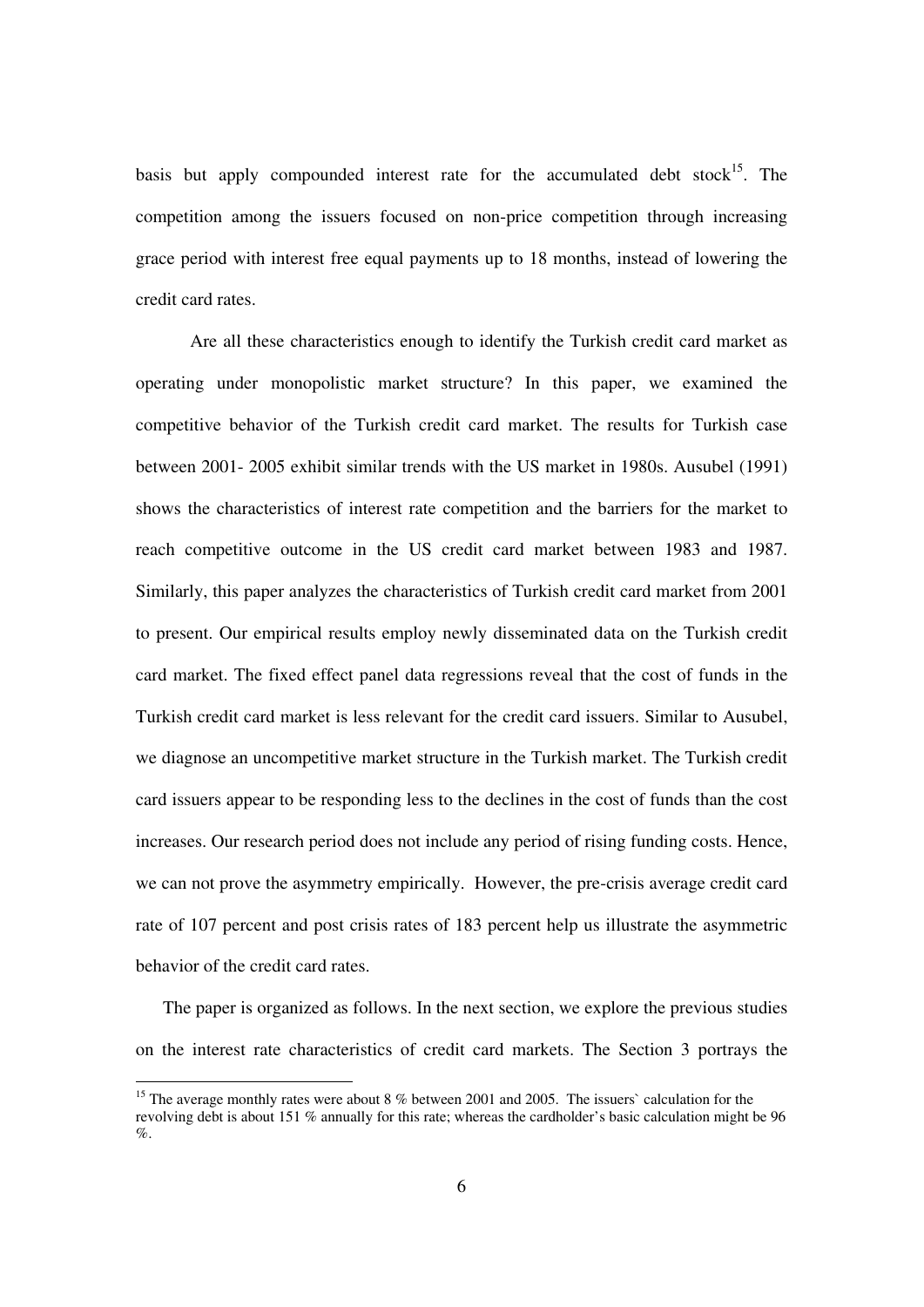Turkish credit card market. The proceeding sections introduce the data, empirical model and specifications. Section 4 summarizes the features of the data set used in the regressions. In section 5, the paper employs panel data regression for quarterly interest rate data of all credit card issuers in Turkey for the last five years. After the robustness tests, the last section is relegated for the conclusions.

#### 2. **Literature Review**

l

Existing studies on the failure of competition and asymmetric behavior<sup>16</sup> of the credit card rates were mostly based on the evidence in US credit card market (Ausubel, 1991; Calem and Mester, 1995). Frequent crises and the lack of reliable data resulted in no systematic research on the credit card interest rate competition in Turkey. The previous research on this issue relies on the surveys conducted in 1995 and  $2001<sup>17</sup>$ . Credit card usage was very limited and the interest rate fluctuations were high throughout 1990s. The composition of cardholders mostly consisted of high income earners and educated individuals with professional type of jobs (Kaynak and Harcar, 2001; Kaynak, Kucukemiroglu and Ozmen, 1995). The banks in Turkey preferred to lend money through lower risk instruments like Treasury Bills due to high real interest returns with low risk premiums. However the interest rates have started to decline after 2001 crisis. The treasury bonds have lost their profitability and thereby the banks have channeled their operations more on the consumer credit markets.

The main players in the credit card market are cardholders, issuers, merchants, acquirers and network associates. Among the network associates, Visa and MasterCard

<sup>&</sup>lt;sup>16</sup> The asymmetric behavior refer to the case that the credit card rates incraese with the rise in the funding costs but do not move in the same direction for the declining funding costs.

 $17$  These 1995 and 2001 surveys are based on 263 and 673 questionnaires respectively.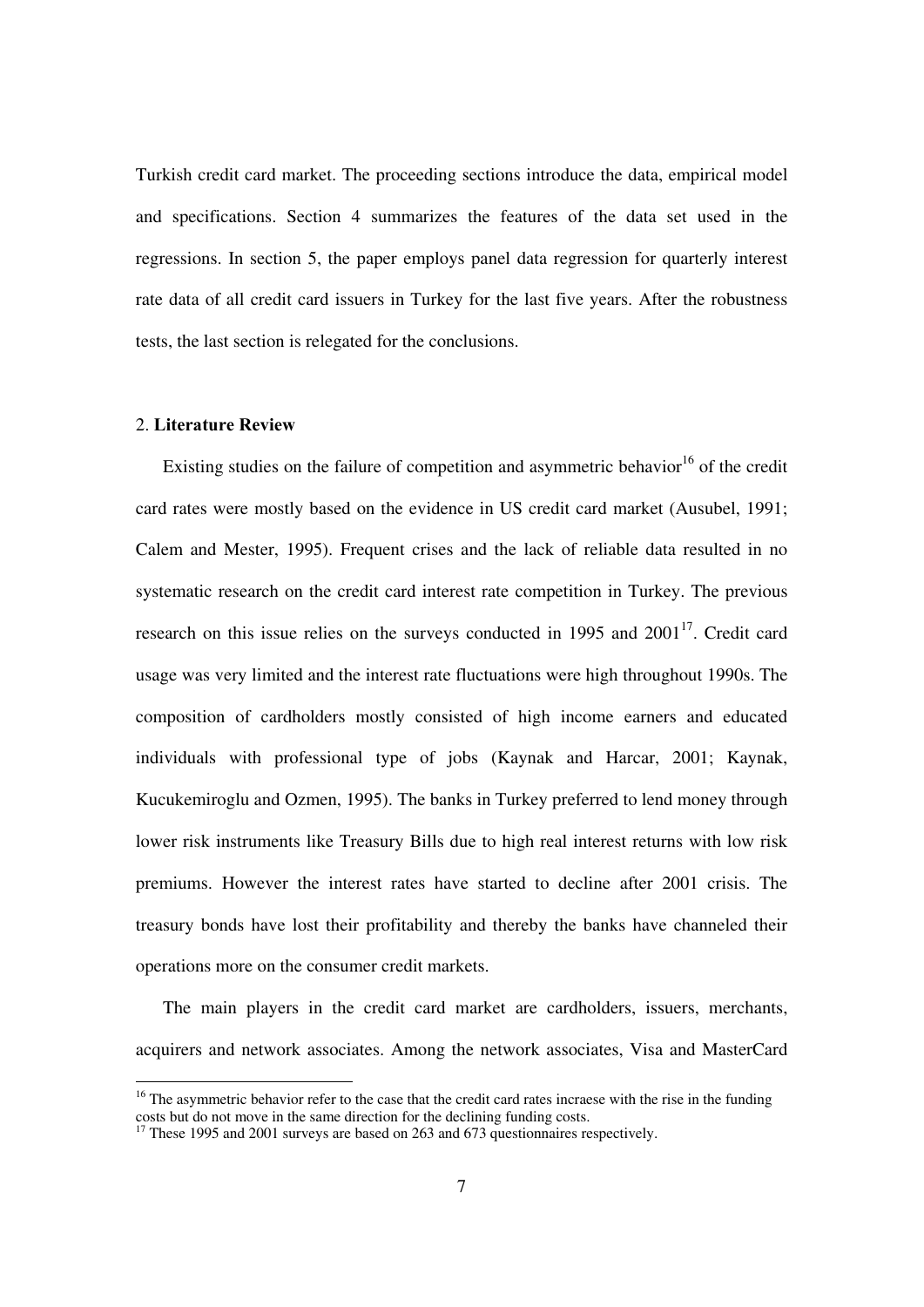dominate the market. The competition among network associates results in equal shares in Turkish market resembling the ratios in the world (Table 2). Visa and MasterCard are open networks and serve as intermediators for member banks either issuers or acquirers. The other players like American Express are proprietary networks and their usage is very limited in Turkish market given that they simultaneously serve as an issuer, acquirer and the network operator (Chakravorti, 2003).

The competitiveness of the credit card market differs for each level. The network level competition has regulated with antitrust  $laws<sup>18</sup>$ . The acquirers compete by offering lower commission rates to sellers and by setting up more prevalent point of sale machines. Otherwise, the acquirers pay an interchange fee to card issuer for each transaction<sup>19</sup>. On the other hand, the actual policy debate and major research concentrate on issuer's level competition. This paper also focuses on the issuers' level competition in Turkish credit card market.

In this section, the nature of credit card industry is explained to account for the high interest rates in credit card markets in general. Then, we explore the nature of price competition to explain the downward stickiness of the rates. Finally, the evolution of US credit card market towards more competition is provided as an example to motivate our analysis in the Turkish case. The general idea in this section is to provide all the possible reasons for why the competition may not be reached with the market's own dynamics.

#### **2.1. The Nature of Credit Card Industry**

<sup>&</sup>lt;sup>18</sup> See Visa USA vs. United States Supreme court decision (2001).

<sup>&</sup>lt;sup>19</sup> This rate is set at the network level. Visa, MasterCard (international) and ICC (domestic) set this rate around 2.5 percent.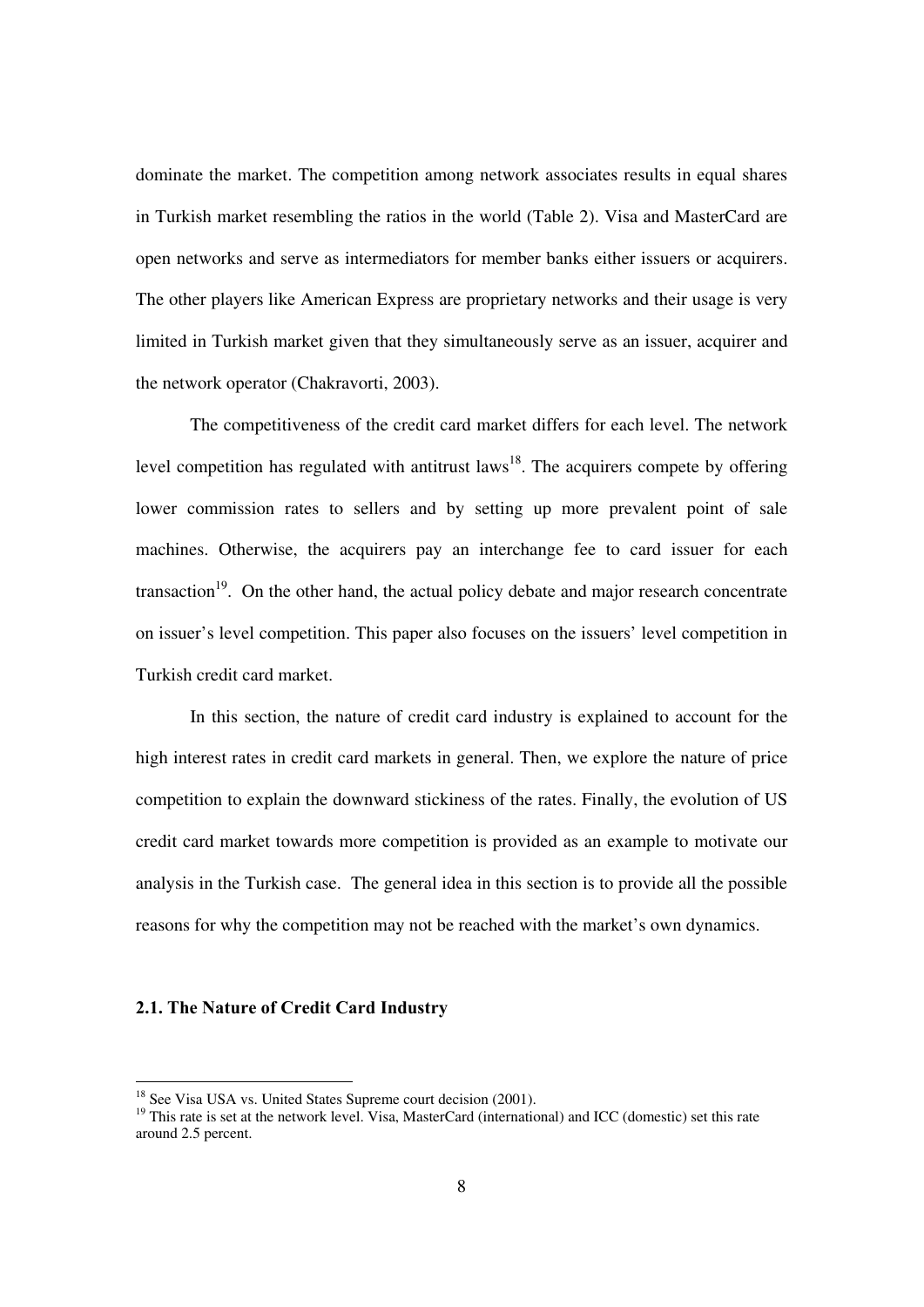Credit cards are non-secured means of credit with an interest free grace period as a free short-term loan. Moreover the payment time is not explicitly stated by a regular credit card contract. Hence, the funding of the industry needs to be made by shorter period options with higher interest rates<sup>20</sup>. Because of this nature, it is not surprising that the rates of the credit cards are higher than the regular credits. For example, the funding cost of mortgage loans requires lower rates as compared to a credit card loan due to its less ambiguous maturity structure.

In addition to optional credit feature, credit cards offer cardholders secure and convenient consumption instrument. Chakravorti (2003) categorizes the consumers under two groups according to their usage of credit cards. The convenience users pay the credit card bill on due date and the revolvers use the credit feature of the cards. The convenience users are not as profitable as the revolvers for the issuers given that they just use the credit cards as the payment instruments. Hence, the interest free grace period of the convenience users were also financed by the revolvers. Since 30 to 40 percent of the U.S. market is convenience users<sup>21</sup>, there are two revolvers for a convenience user. However, in Turkish credit card market, 76 percent of the cardholders pay their bill on due date<sup>22</sup>. Hence, a revolver subsidizes the cost of three convenience users. Extremely high interest rates in Turkish credit card market are likely to stem from these consumer characteristics. Since this low share of the revolving customers are also separated as illiquid and higher risk customers, the interest rate charged to the customers appear to be an increasing function of risk. Indeed, this mechanism generates a vicious circle. High

<sup>&</sup>lt;sup>20</sup> Some researcher took 90 day T-Bill rate for cost of funds (Ausubel, 1991; Ayadi, 1997).

<sup>&</sup>lt;sup>21</sup> The estimates of the industry are about 30 to 40 percent for 2003 (Chakravorti 2003).

 $^{22}$  See: http://www.bkm.com.tr/images/basinodasi/06082005\_dunya.jpg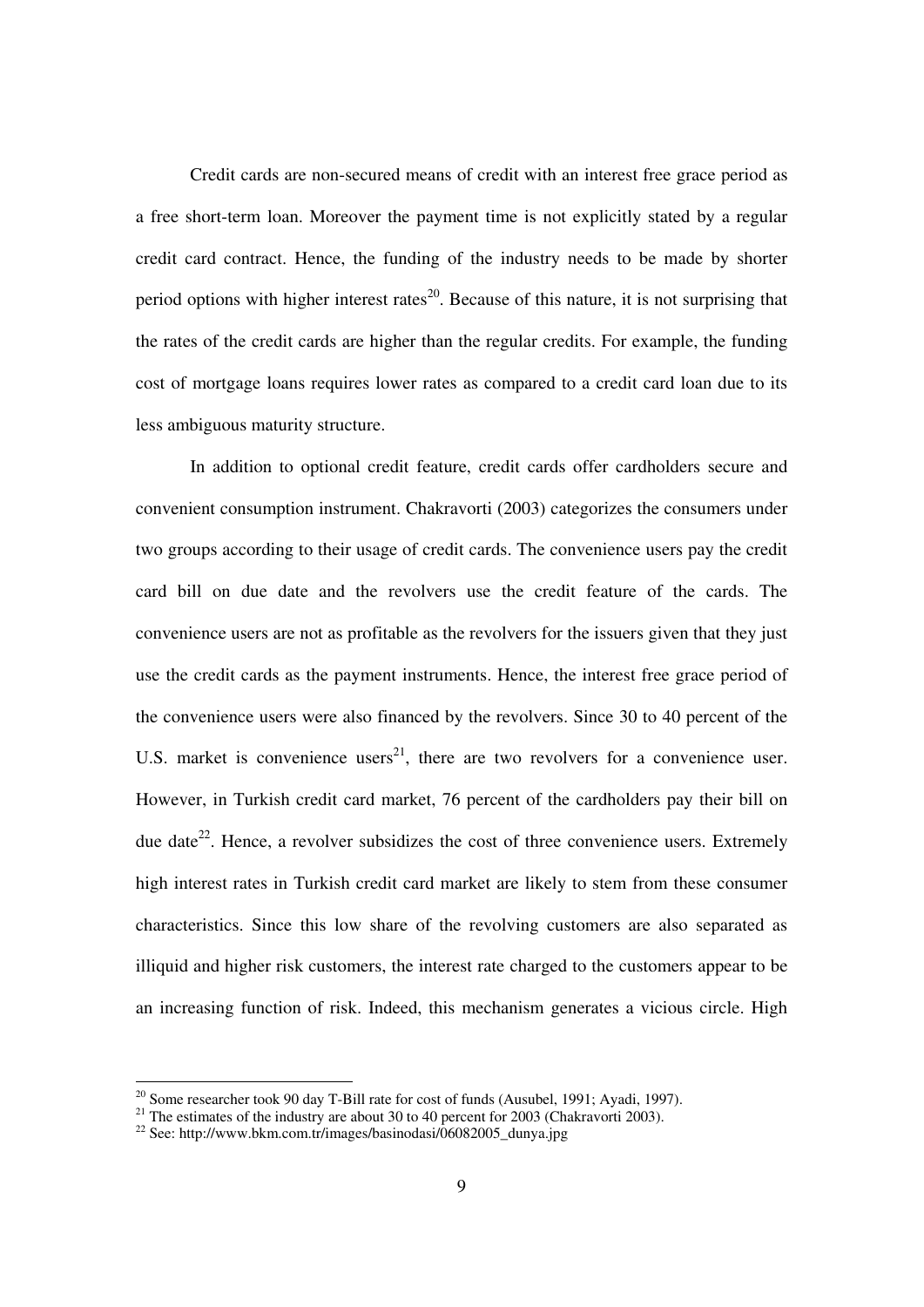interest rates lead to fewer revolvers and more convenience users. High share of convenience users in turn increases costs and thereby leads to high card rates.

Another classification of credit card consumer is done by Chakravorti and Emmons (2001). They distinguish two types of consumers with respect to their risk levels as liquid consumers and illiquid consumers. A seller may offer lower price in selling with cash than selling with credit card due to commissions and extra charges (Chakravorti and Ted, 1997). The liquid consumers have an option to select the lower price but the illiquid ones have no alternative and choose to use the credit cards. Hence, a separating equilibrium suggests that all cardholders are the risky consumers. Definitely, card rates would be high if only riskier consumers prefer cards. However when bonus points or frequent-use awards are offered to liquid consumer, the market may reach a pooling equilibrium with all type of consumers using credit cards. Hence, the loyalty programs are crucial for the existence of the market and play an important role in the penetration of the card usage (Chandran, Matthews and Tripe, 2003). Loyalty programs also emerge as an additional cost to the credit card industry. Spain, Australia and US cases provide a rather nice example for the cost of loyalty programs. In Spain and Australia, the network level commission rates of credit card interchange fees have been reduced by a regulation. Subsequently, the loyalty programs have become less generous and the annual fees of credit cards have been increased. On the other hand, in US market when the credit card interchange fees have been increased, the annual fees have declined and the loyalty programs have become more generous (Weiner and Wright, 2005).

### **2.2. The Nature of Price Competition in Credit Card Industry**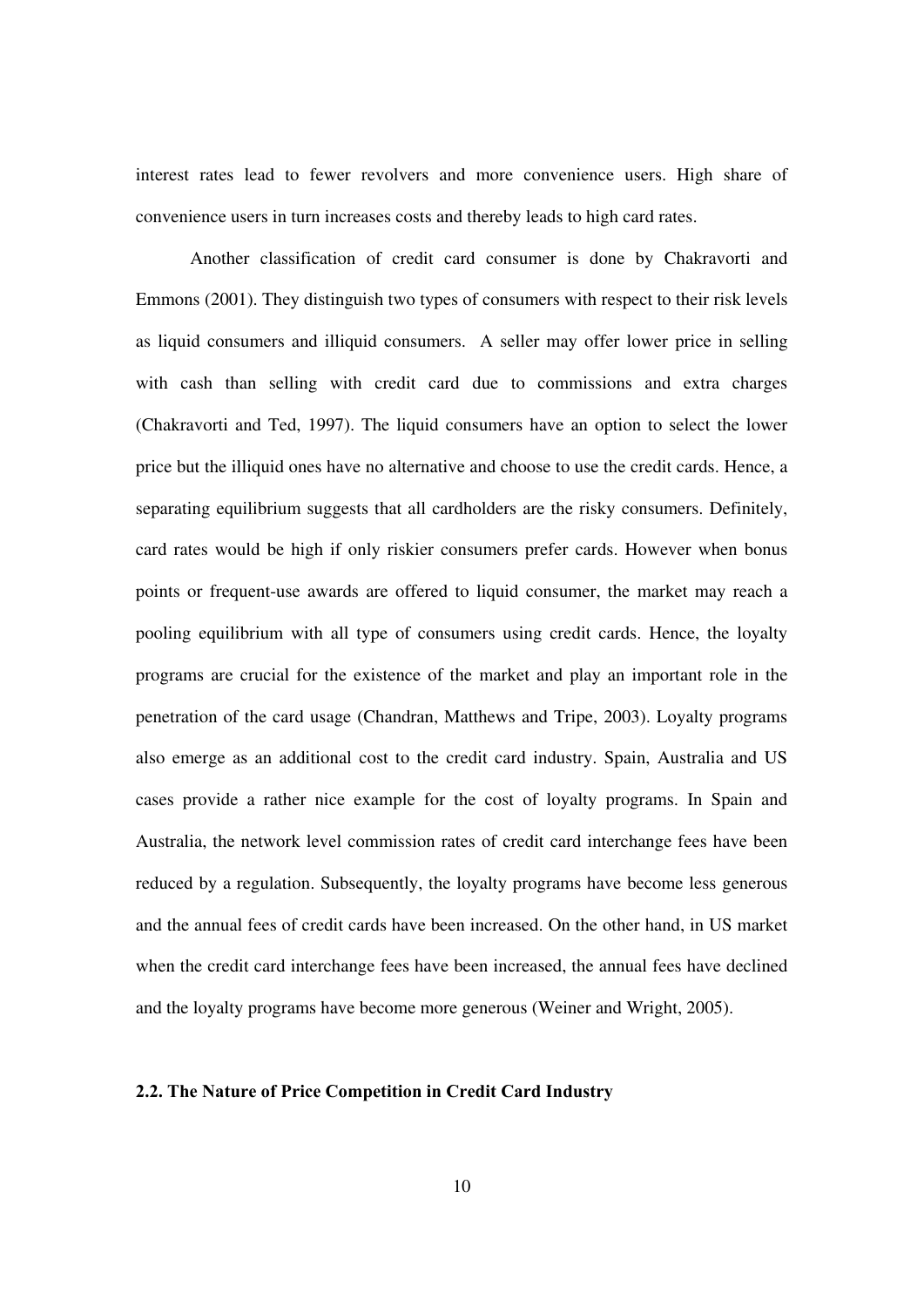Ausubel (1991) explores the 1980s` US credit card market. Ausubel estimates 13.2 percent interest rate for zero profit feature of the perfectly competitive market. However, for the same period, the credit card rates were about 19.8 percent. Moreover, Treasury bill rates and other credit markets rates were about 5 percent. As mentioned above the credit card industry is a costly business. Hence, the zero profit rates were higher than twofold of the T-bill rates. There were about 4000 issuers for the \$203 billion revolving credit $^{23}$  market but the rates were about fourfold of the funding costs. Ausubel categorizes existing explanations for this failure of competition under three clusters: consumer irrationality, search costs and switch costs. In addition to these explanations, Ausubel provides his own explanation as well.

Consumers who are not willing to borrow at the beginning are insensitive to changes in the interest rates. However, the consumers who plan to borrow are very sensitive to the changes in the credit card interest rates. Hence, when an issuer decreases the credit card rates, the issuer can only attract these risky consumers. Moreover, the consumers searching for a lower rate would also be the ones who carry out more interest payment. The low risk customers pay the bill on due date. Hence, the return from searching a lower rate would be higher than the search cost. Since the benefit from searching is higher for consumers with high balances, a credit card issuer by offering a lower rate will again only attract high risk consumer (Ausubel, 1991). Ausubel suggest that the price competition in the credit card industry is likely to increase the default risk.

 $23$  The revolving credit card loan was \$203 billion at year end of 1982. source: Federal Reserve Bulletin, April 1990, (Ausubel, 1991).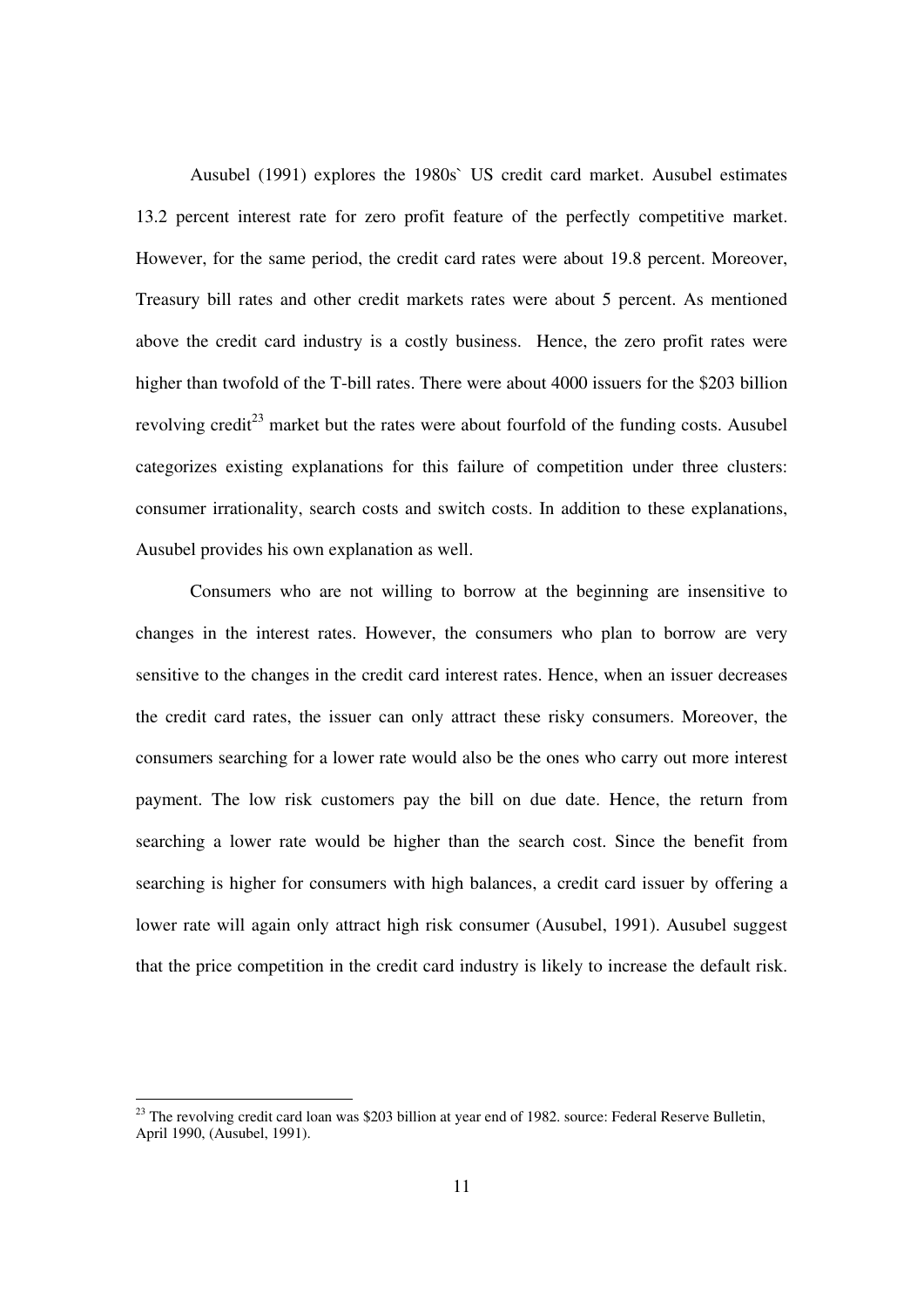Since the collective action of the market is not permitted by antitrust laws<sup>24</sup> the issuers would not announce any price cut collectively.

Existing empirical studies provide ample evidence for the search costs, switch costs and adverse selection effects and downward stickiness of the rates. Calem and Mester (1995) employ 1989 survey of Consumer Finances and estimate that probability of applying and being rejected is higher for consumers with high credit card balances. They find that since the probability of rejection is high, the high balance consumers search less and any price cut attract low balance consumers with low profits. The study conducted based on 1989 survey empirically shows that the search and switch costs affect the price competition in US credit card market in 1980s (Calem and Mester, 1995). The later research based on the 1998 Survey of Consumer Finances unravels a change in the US market. Their results show that the high rejection probability does not affect search probability. Consumers with high balances search more for lower rates in spite of their high probability of rejection (Kerr and Dunn, 2002). The US credit card market emerges to be more competitive in 1990s. The informational innovations such as widespread access to internet also help reducing the search costs of the consumers (Calem, Gordy and Mester, 2005).

#### **2.3. The evolution of US credit card market**

l

 US credit card market experienced high and sticky interest rates in 1980s (Ausubel, 1991). In this section, the evolution of US credit card market towards more competitive structure is illustrated to better conceptualize the nature of competition in credit card industry in general.

 $24$  Sherman Act bans setting prices in cooperation with competitors.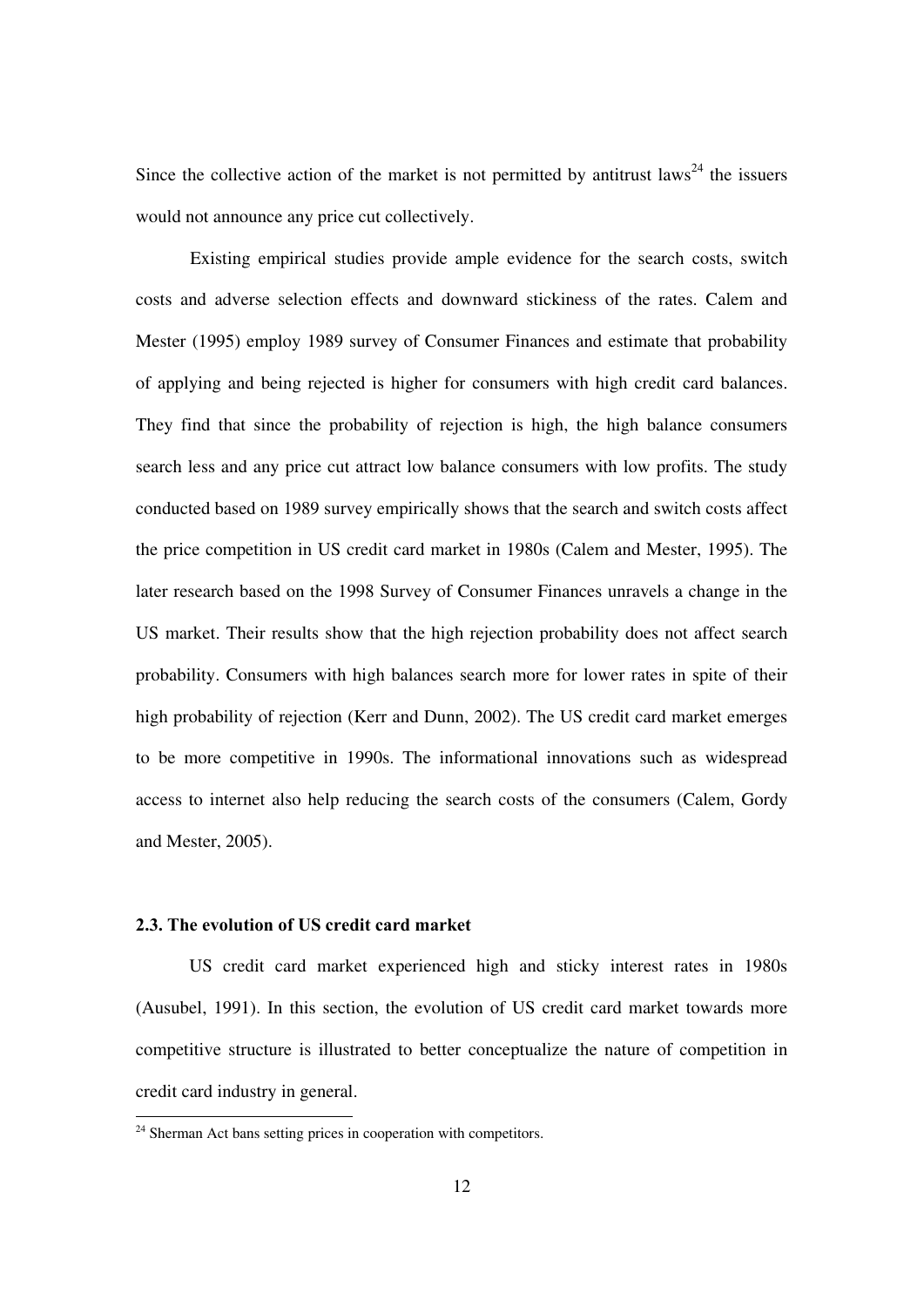Credit cards emerged in the US market and reached significant volumes in 1980s. Before 1978, credit card rates were restricted by the usury laws by each state where the transaction is made. Later, US Supreme Court decision<sup>25</sup> altered the rule with respect to the issuer's location. The rules and regulations of the home state where the credit card was issued became solely applicable for the card. After this development, the banks moved their credit card operations to other states without usury laws (Ayadi, 1997). Deregulation of interstate banking in 1982 further allowed the credit card issuers to move their operations to the ceiling-free states like Delaware and South Dakota (Stango, 2003). In spite of these deregulations, the credit card rates failed to achieve a lower level equilibrium and they tended to float independently from the funding costs.

Ausubel (1991) makes use of the quarterly data set of Federal Reserve and his own dataset collected from 17 banks between the years 1983-1987. The number of the issuers in US rose from 4000 in 1980s to 6000 in early 1990s. Moreover, the revolving credit card debt stock reached  $$ 203$  billion dollar<sup>26</sup>. However, Ausubel notes that all these improvements were not enough to initiate more aggressive competition among thousands of issuers. The main determinant of the credit card interest rates needs to be the cost of funds in a competitive credit card market. Hence, Ausubel in analyzing the US credit card market over the 1983 to 1987 period employs the cost of fund as a control variable to measure the influence of funding costs on the credit card interest rates charged by the leading 17 credit card issuers. Ausubel concludes that pricing in the credit card market throughout the 1980s was insensitive to the changes in the cost of funds.

<sup>&</sup>lt;sup>25</sup> Marquette National Benk vs. First of Omaha Service Corporation (1978)

<sup>&</sup>lt;sup>26</sup> Revolving credit card accounts at year bend 1989, Ausubel (1991), Federal Reserve Bulletin April 1990.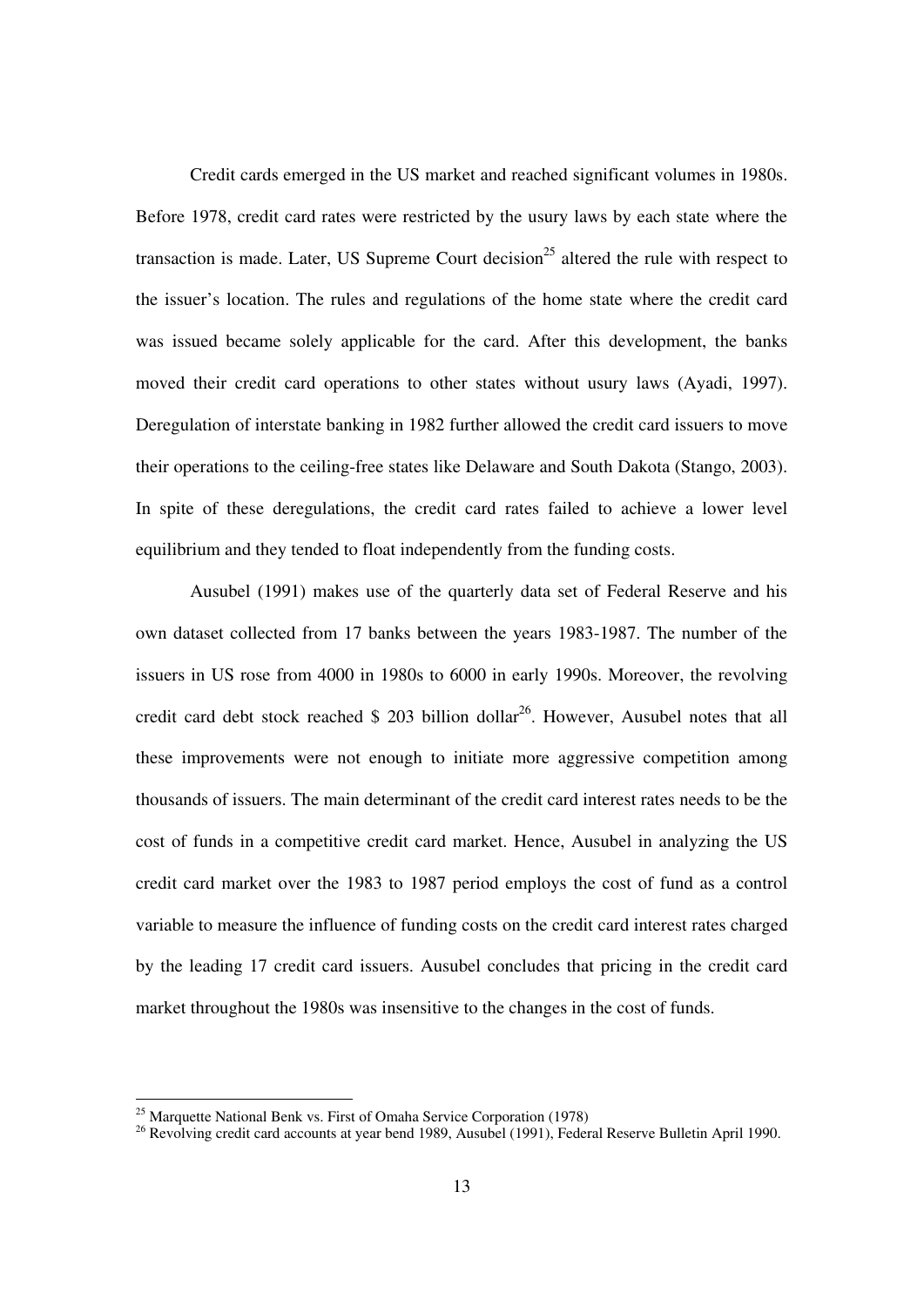The credit card issuers attribute the high credit card interest rates to the high default rates. However, Ausubel claims that the default risk is a control variable that issuers can determine through the lines and acceptance of the customer base. Park (2004) explores the impact of the credit lines as an explanation for the high credit card rates. He shows that when the funding costs declines, card issuers prefer extending the customer base to incorporate less creditworthy customers instead of lowering the card rates. Since the rates of these unsecured credits never compete with closed-end loans, the issuers tend to make product differentiation with rebates on purchases or loyalty programs (Park, 2004; Chakravorti and To, 1999).

Given that the default risk explanation is not satisfactory to explain high credit card interest rates, adverse selection and moral hazard theories (Stiglitz and Weiss, 1981; Ausubel, 1991, 1995) provide some alternative explanations. Ausubel proposes a new adverse selection theory to elucidate the asymmetric behavior in the credit card industry when interest rates increase in respond to rise in the cost of fund while stay intact to the declines in the cost of funds. According to Ausubel's explanation, high risk customers are more likely to switch credit cards in response to incentives provided by the credit card issuers. When a credit card issuer announces a price cut, the low risk customers do not respond because they pay their credit card debt within grace period. However the high risk customers tend switch to the low interest rate issuer, thereby the risk concurrently increases for the issuer. Hence, the price cuts generate an unintended consequence by reducing the net returns for the banks deviating from the high interest rate equilibrium. The adverse selection theory of Stiglitz (1981) is the reverse of the previous one. When a bank announces an increase in the interest rate, the liquid (low risk) consumers do not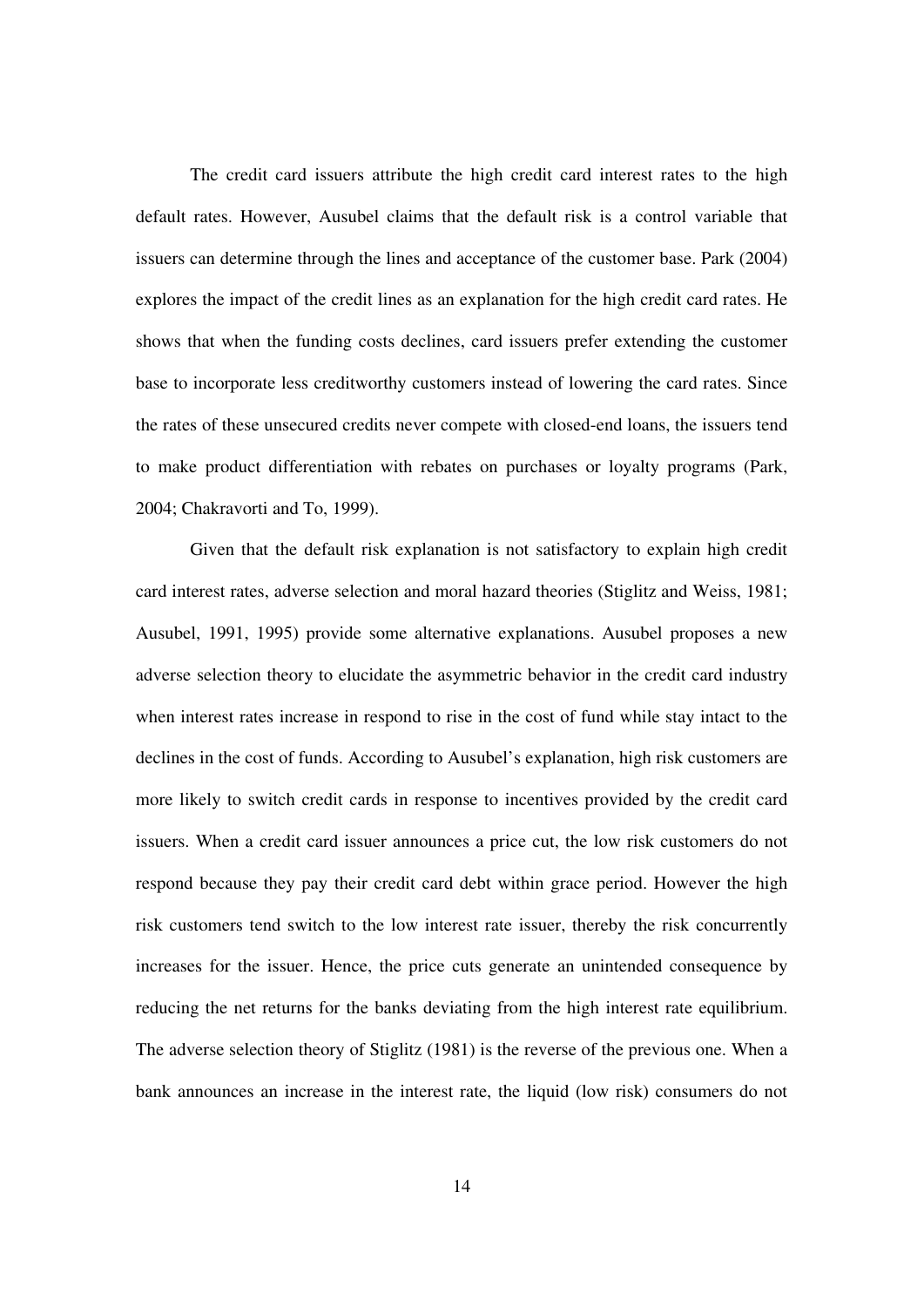respond but the ones who do not plan to repay respond to the offer. Hence this scenario leads to increase in default risk for the credit card issuer with lower card rate. Ausubel proposes that Stiglitz`s well-known theory is applicable only to the secured credits markets, whereas Ausubel's adverse selection theory fits better for the credit card market.

Search costs and switch costs for the consumers are also likely to impair competition in the credit card markets (Calem and Mester, 1995, Ausubel, 1991). Moreover, the existing issuer of a consumer has more information about the payment history of its customer. This informational advantage enables the issuer to offer extra benefits to the customer like higher credit lines. Consumers can also be reluctant to respond to the lower interest rate offers simply due to the high switch costs. The credit card holders with unfavorable credit card records confront with the same switch cost. However, their returns are more likely to exceed the switch costs. On the other hand, the price cutting issuers do not intend to target these customers.

Ausubel (1991) in estimating the profitability of the credit card issuers uncovers abnormal returns and asymmetric power in the credit card market. The return from the regular banking operations was around 20 percent per annum. However, the credit card branches of the banks accrued 60-100 percent profits. Ausubel's article published in "American Economic Review" in 1991 contributed to mounting attention in the national media by the help of existing movements in favor of price ceilings. The rates were about fourfold of the Treasury bill rates after the series of rate cuts by the Federal Reserve Bank. President Bush declared in a dinner that he would like to see credit card rates down. Immediately after this speech, the regulatory threat initiated the price cuts in the market. The issuers with low balances responded immediately but the larger ones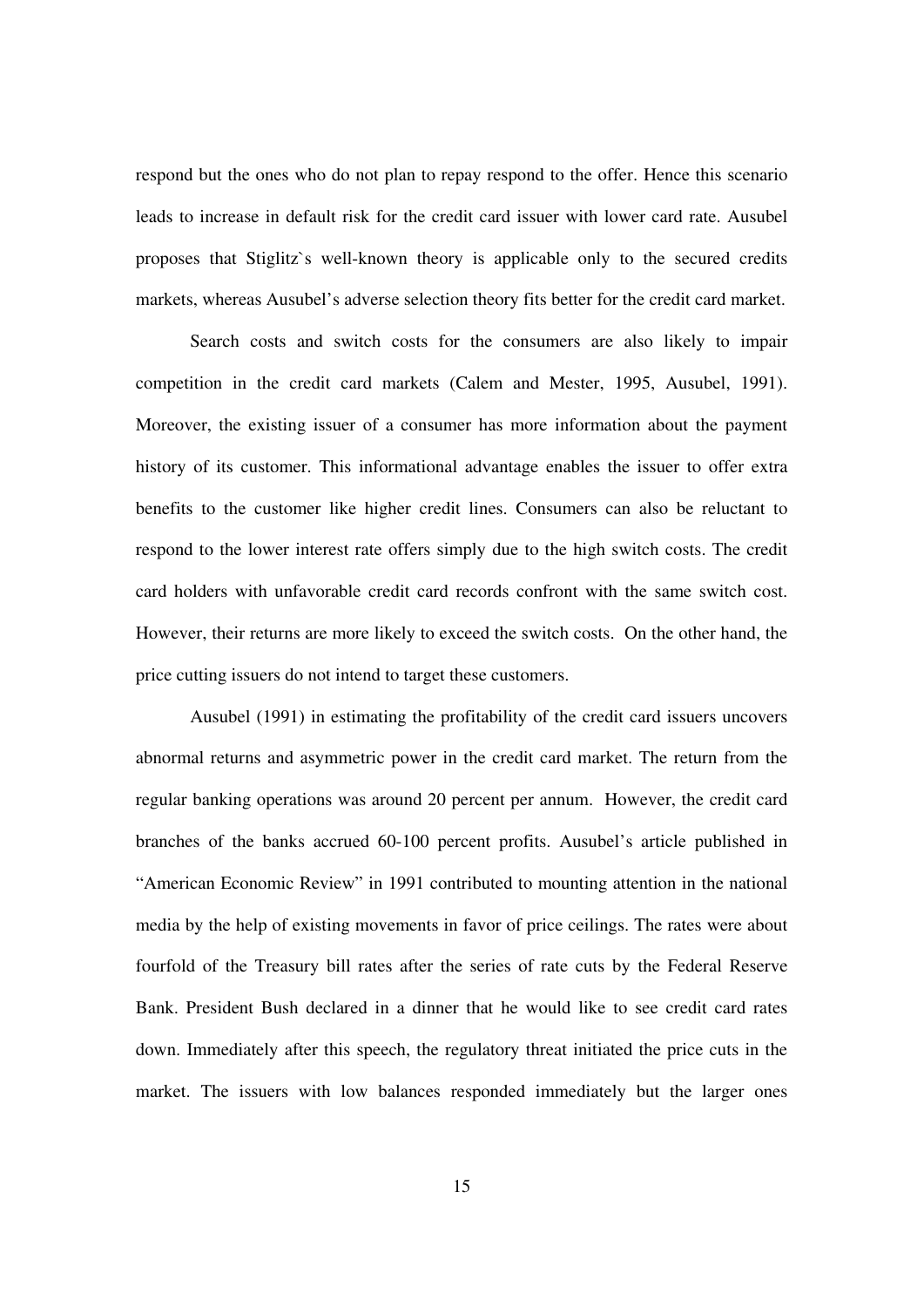announced their price cuts later<sup>27</sup>. The threat was credible given that the price cap regulation of 14 percent was in front of the Senate. The regulatory threat ended by an article on American Bankers<sup>28</sup> after Citibank made the price cuts in the sixth month of the threat (Stango, 2003). Currently, US credit card market is characterized with a much more competitive structure (Calem, Gordy and Mester, 2005).

#### **3. Turkish Case**

 $\overline{a}$ 

In this section, the Turkish credit card market is analyzed with the help of existing studies covered above. The credit cards were first introduced in Turkey 50 years later than  $US^{29}$ . The Diners Club card entered the Turkish market in 1968. However, the usage was very limited. The widespread usage was only achieved towards the end of  $1990s^{30}$ . The Turkish credit card market at the end of 1990s very much resembles the US credit card market of 1980s.

The pricing of the credit cards was tough to detect before 2001. The inflation rate was always high. The economic crises of 1994, 1999 and 2001 were very frequent and drastic. However, especially after 2001 crisis, the inflation rate and regular credit rates considerably declined whereas the credit card rates did not respond to this fall. The inflation rate in 2005 was reduced to single digits. However, average APR for the credit cards was still over 100 percent per annum. The Turkish credit card market has 22 issuer

 $27$  The biggest of the market, Citibank, responded rather sluggishly in 6 months to the regulatory threat. But AT&T and First Bank of Chicago announced price cut just after the President's speech.

<sup>&</sup>lt;sup>28</sup> Threat of Credit Card Cap Legislation Easing, American Banker, April 27, 1992.

<sup>&</sup>lt;sup>29</sup> US card history started with Western Union, 1914 (Kaynak and Harcar 2001).

<sup>&</sup>lt;sup>30</sup> Existing competition falls short of bringing lower credit card interest rates. The expansionary growth of the cards is still in progress. One million cards of 1992 reached ten million in 1999 and twenty million cards of 2003 rose to 30 million cards by the end of 2005.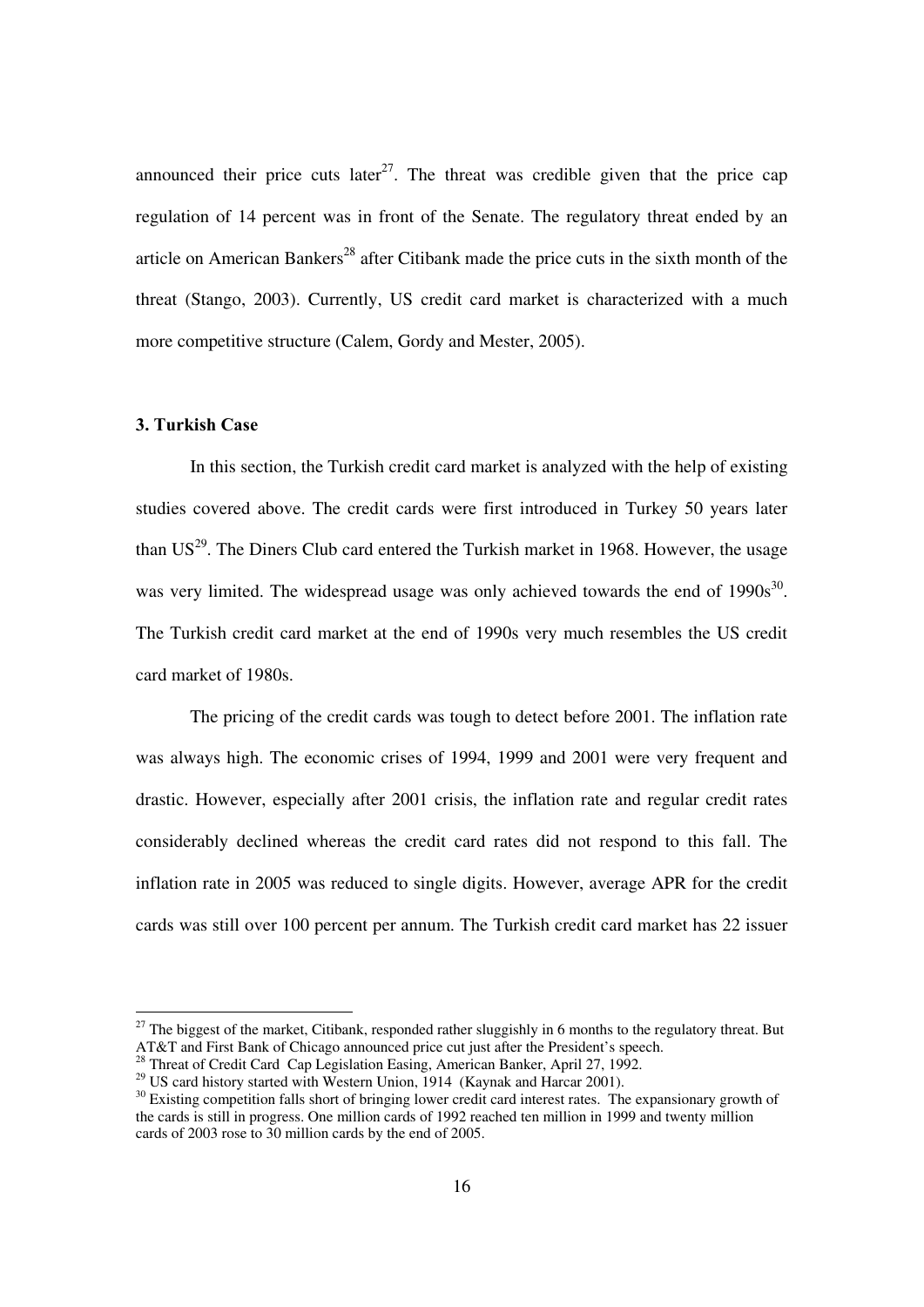banks<sup>31</sup> competing with 30 million cards and approximately 16 million consumers<sup>32</sup>. The volume of the credit cards reached 20 percent of all transactions, equivalent to \$ 63 billion in 2005.

Operational costs and funding costs of the banking industry are the usual suspects for the high rates in Turkish credit card market. However, the interest rate in the consumer, home and auto credit markets in Turkey move in concert with overnight rates. Interest rates of consumer credits are slightly higher than of home and auto loans. Moreover, the spread with the overnight rates is very low for each market (Figure 2). Securitized credits<sup>33</sup> and their maturities also give us clues about the expectations of the banks. The home loans reached 25 years maturity. Hence, one can notice that the expectations of the banks and the default risk associated with the country declined<sup>34</sup>. In Figure 2, the credit card interest rates decline over time together with T-Bills and overnight rates. However, the high spread remains for the credit card interest rates. Even worse, the ratio of credit card rates over overnight rates was 1.8 in 2001. This ratio reached fourfold of funding costs in 2005.

Our research period does not contain any example of increasing credit card interest rates. Nonetheless, we may compare the credit card interest rates of the preceding and proceeding quarters of the crisis in the first quarter of 2001. Average credit card interest rate increased from 108 percent to 181 percent (Table 3). On the other hand, a sharp increase in funding costs increased the T-bill rates from 37 percent to 137 percent

<sup>&</sup>lt;sup>31</sup> There are 4 more financial institutions offering interest free credit cards. We do not take them into account because we only focus on the interest rate competition. Moreover, their market shares are insignificant.

 $32$  Interbank Card Center (ICC) estimated 1.8 cards per each consumer.

<sup>33</sup> Secured credits assign legal rights to take back that specific asset in case of default such as home or auto loans.

<sup>&</sup>lt;sup>34</sup> Before 2003 the maturities could be at most 3 years, and the rates were drastically increasing with the maturity.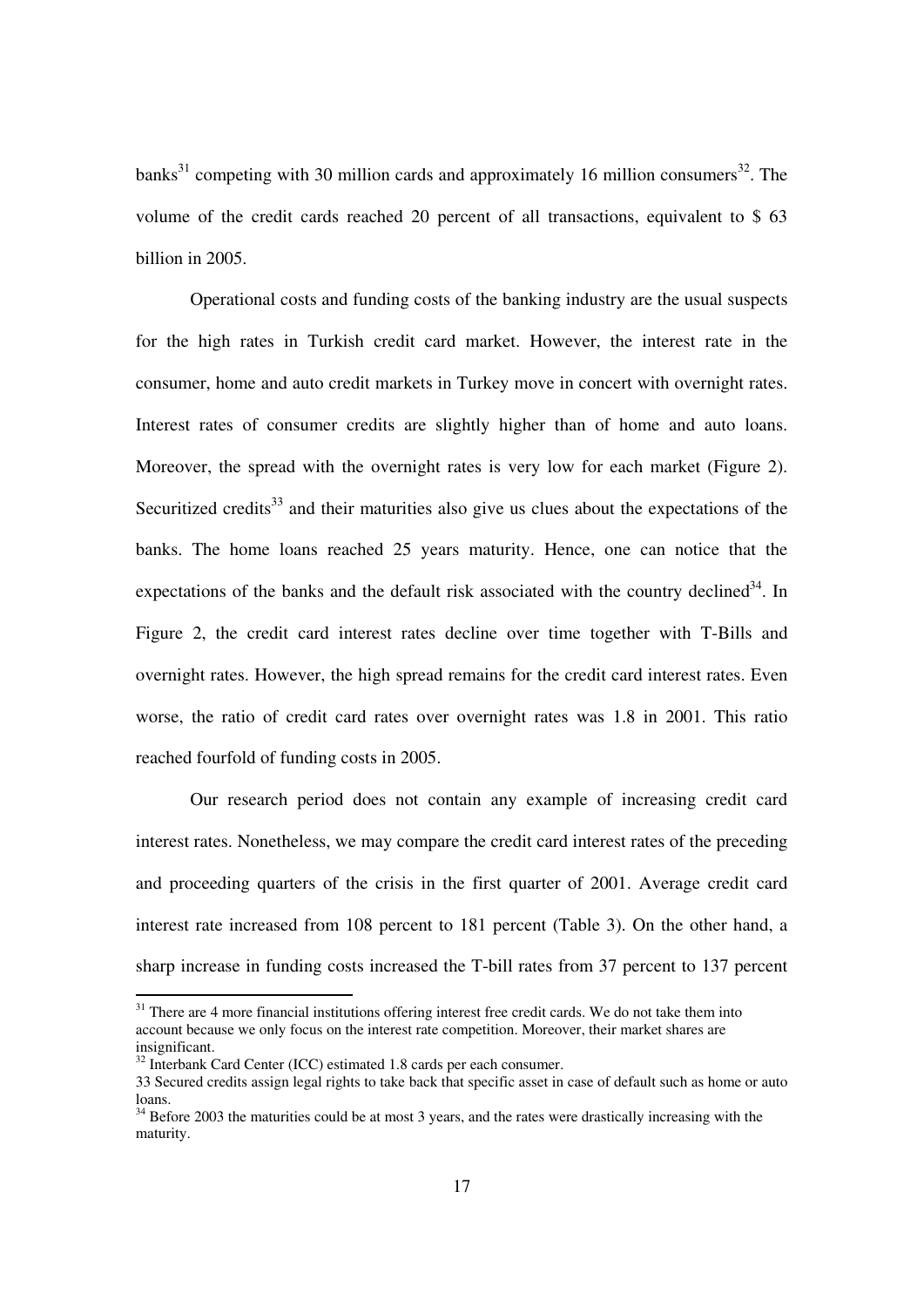in the crisis quarter. The persistent fall for the T-bill rates started from 97 percent on the next quarter. However, it took four years for the credit card rates to go back to levels of 100 percent. Credit card rates exhibits downward stickiness while the price adjustments to higher levels are done rather quickly.

The credit card market in Turkey has not been consolidated with the rules and regulations for years. Some regulatory aspects stated later in consumer protection law of 2003. This law confines the default credit card interest rate up to the % 30 more of the initial credit card rate. One of the reasons of the high credit card interest rates is the linkage of default APR and actual APR. The banks charge higher rates for the default consumers given that their risk levels are higher than regular consumers. Banks set their actual rates by taking this regulation into account. Nearly all banks set their default APR at the upper limit of the regulation. Currently, average APR is 10 percent in US but the default APR is about 30 percent. The Turkish Central Bank has the right to impose lower credit card rates to the banks<sup>35</sup>. However, the Turkish Central Bank gives this regulation as an excuse for the inaction. When Central Bank lowers the rates, the default APR automatically falls as well. The Turkish Central Bank presumes that the banks would not continue to operate in Turkey anymore. As an example, some banks in US moved their credit card branches to other states when their states have price cap regulation. Since the Visa and MasterCard infrastructure serves all over the world, the overpressures on the issuers may induce them to relocate their operations abroad.

The consumer protection law of 2003 requires no-surcharge rule in Turkish credit card market. The extra payment in the case of credit card usage is banned by the law.

<sup>35</sup> http://www.finansalforum.com.tr/haber.aspx?HBR\_KOD=34215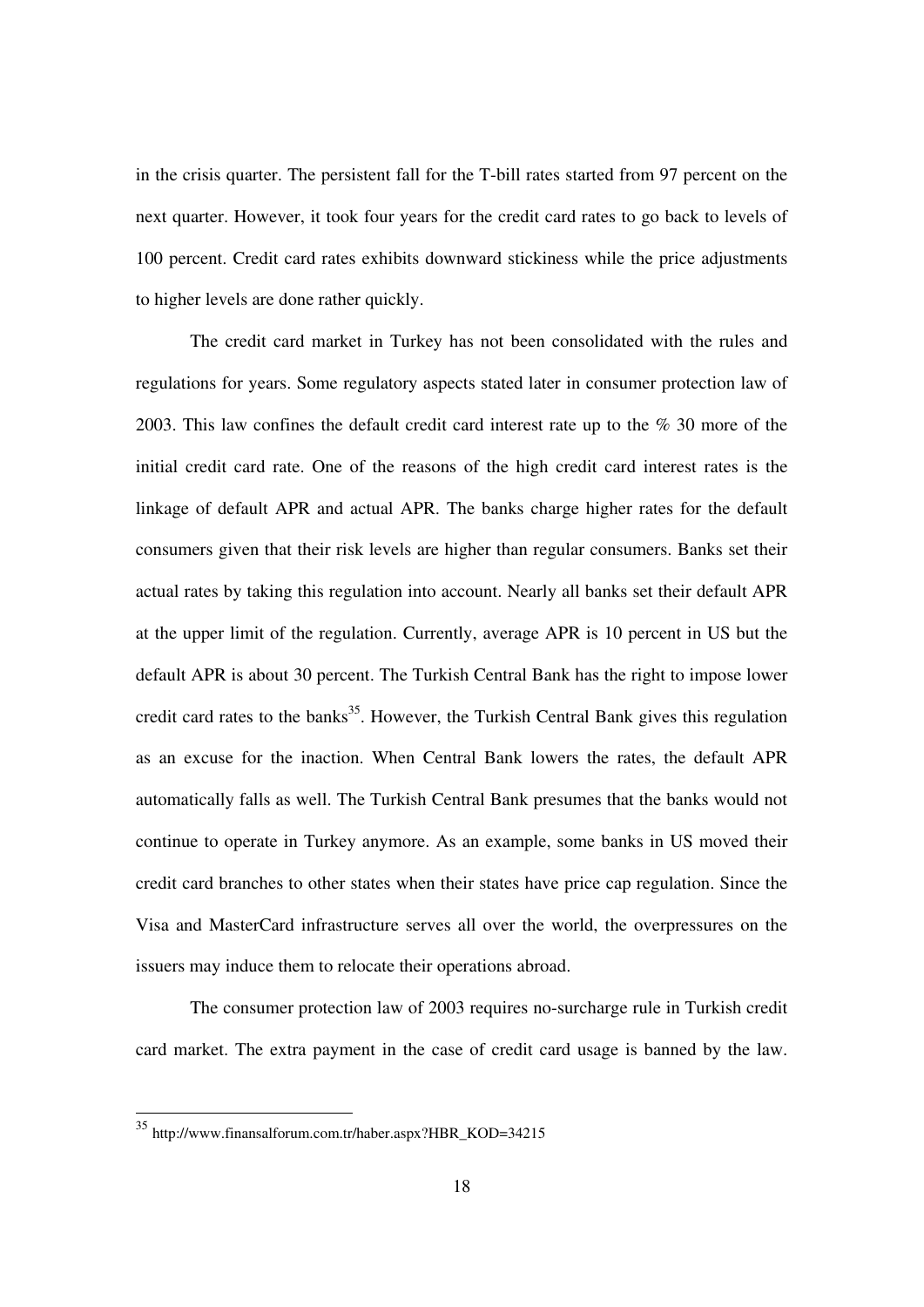However, the law allows price discounts for the cash payments<sup>36</sup>. According to the volumes and card numbers, the market leader sustains the advantage of being the first issuer in Turkey. Yapı Kredi Bank (YKB) reintroduced the credit cards in 1988, and so far continued its leadership.

As mentioned above high switch cost explanation is one alternative to explain the high credit card interest rates in the Turkish market. The intensity of switch costs in the market can be detected through analyzing the market shares along with card rates. The leader charged the highest rates in the three consecutive years' average (Table 5). This observation heuristically supports the switch cost scenario.

The competition in the Turkish credit card industry mainly concentrates on the loyalty programs. The reward bonuses of the second player reached 160 million dollars in  $2005<sup>37</sup>$ . Other than the top four credit card issuers, the remaining 18 banks capture only less than half of the aggregate market (Table 5). Since the issuers offer the identical products (payment card either Visa or MasterCard), they prefer differentiating their services instead of indulging in price competition. Even a few banks are sufficient for competition in the credit card market. For example, the concentration ratio in the Irish market reaches 90.8 percent with four issuers (Kelly and Reilly, 2005).

Simple illustration of the credit card interest rates is not adequate to measure the degree of competition in Turkey. For example, Bank Europa offers one of the lowest interest rates. However, Bank Europa does not issue regular credit cards. It only provides gold and platinum cards with high annual fees and with lower default risk of the customers.

<sup>&</sup>lt;sup>36</sup> See Weiner and Julien (2005) for the US case.

 $37$  See: Capital, July 2005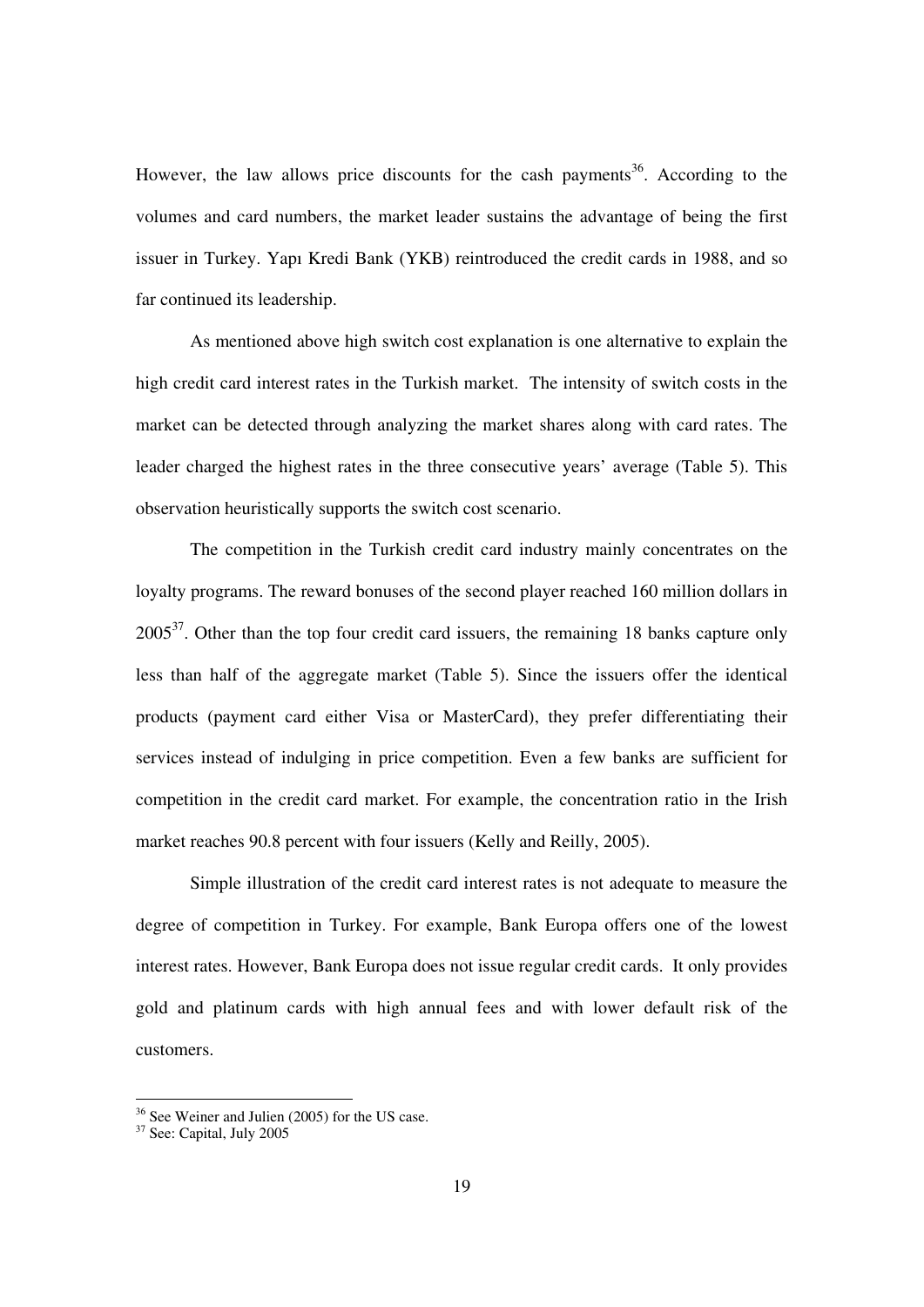Delinquency rates increased considerably in 2005 and reached 7.5 percent of all card holders. Nonetheless, the default volume is around 1.67 percent in Turkey. The default volume is about 4.5 percent in Europe<sup>38</sup>. The corresponding debt amounts of average consumer with repayment difficulties are low. Hence, any debt consolidation is not likely to affect the default risk position of the industry<sup>39</sup>.

The maturity of home loans exceeds twenty years and the interest rates for home loans decline under one percent monthly. The card issuing banks can foresee the upcoming years better. European Union candidateship also contributes to this optimistic behavior of the interest rates. Moreover, the credit card histories of the consumers started to be collected by central system $40$ . Hence, the issuers have better tools to assess their customers and to plan their future for a longer horizon.

The competition in the Turkish credit card market concentrates on the loyalty programs. Four largest card issuing banks are also the main players of acquirers` market. Most sellers have lots of POS machines of each bank to offer benefits of the corresponding loyalty program. More POS machines and inefficiency result extra costs in the credit card operations (Table 6). Currently, Interbank Card Center works on improving the infrastructure to serve to all issuers with the same POS machine. The success of this project is expected to have a positive effect on the competition by diminishing the entry costs. Otherwise, a small issuer bank needs to put its own pos machines to all sellers for a loyalty program.

 $\overline{a}$ 

<sup>&</sup>lt;sup>38</sup> Steve Perry, Visa Europe Co-president, December 2005

<sup>(</sup>http://hurarsiv.hurriyet.com.tr/goster/haber.aspx?id=3681216&tarih=2005-12-21)

Recently, a banking law has accepted with debt consolidation, by decreasing the default APR from over hundred percent to eighteen per cent while paying the debt within up to 18 dividends.

 $40$  The records of Credit histories are available to the issuers at the Credit Bureau of Turkey (www.kkb.com.tr)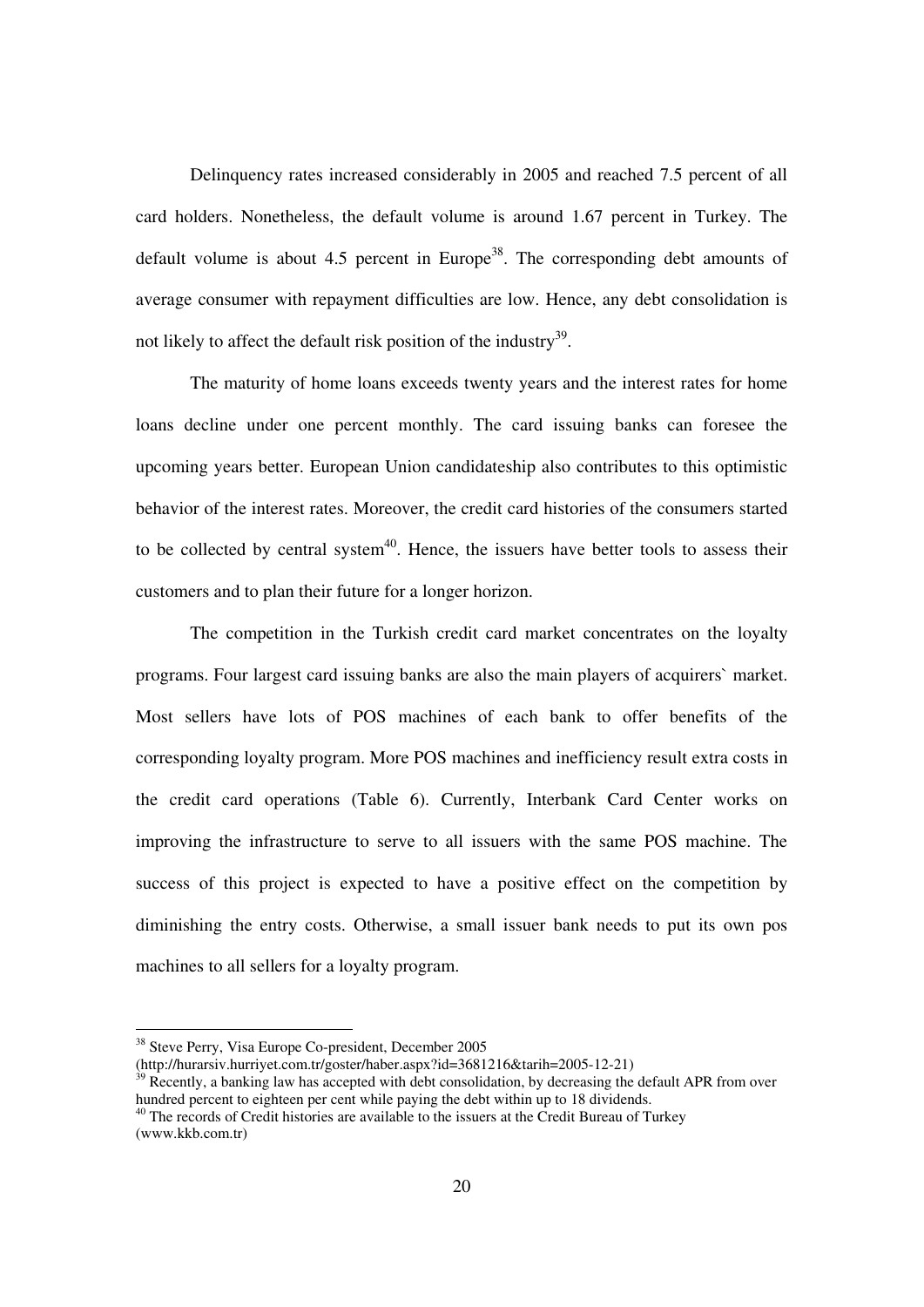#### **4. Data and Methodology**

The cost of funds needs to be the main determinant of the credit card interest rate (Ausubel, 1991). For the closed-end loans, namely the ordinary credit types, banks have opportunity to finance these loans through lower costs and longer maturities. However, for the credit cards the T-bill and overnight interest rates better capture the cost of funds for the credit cards. Hence, Ausubel (1991) employs T-bill interest rate in US to account for the cost of funds. In this study for Turkey, since the volume of T-bill auctions varies significantly over time, we mainly use overnight interest rate for the cost of funds.

Following Ausubel (1991), since the default risk of the card holder is an endogenous variable under the control of the issuers through adjustment of the credit lines; we do not focus on the default rate in our empirical research. Ausubel (1991) and Park (2004) reject the high default rate explanation of banks for high interest rates by the adjustable credit lines approach as mentioned above. Similarly, we also neglect the market shares because all issuers in Turkish market serve nationwide and sell a relatively homogenous product of either Visa or MasterCard.

Our data set consists of quarterly credit card interest rates of all issuers in the Turkish market. The credit card rates for 2005 are available monthly. However, the previous data recorded quarterly by the Regulatory and Supervisory Authority of Turkish Banking System. The data on overnight interest rate is derived from the Turkish Central bank. Among 22 banks issuing credit cards, three of them are public banks and 3 of them are foreign Banks. The volume of the government banks and foreign banks are close to each other. Our time period spans from the second quarter of 2001 to third quarter of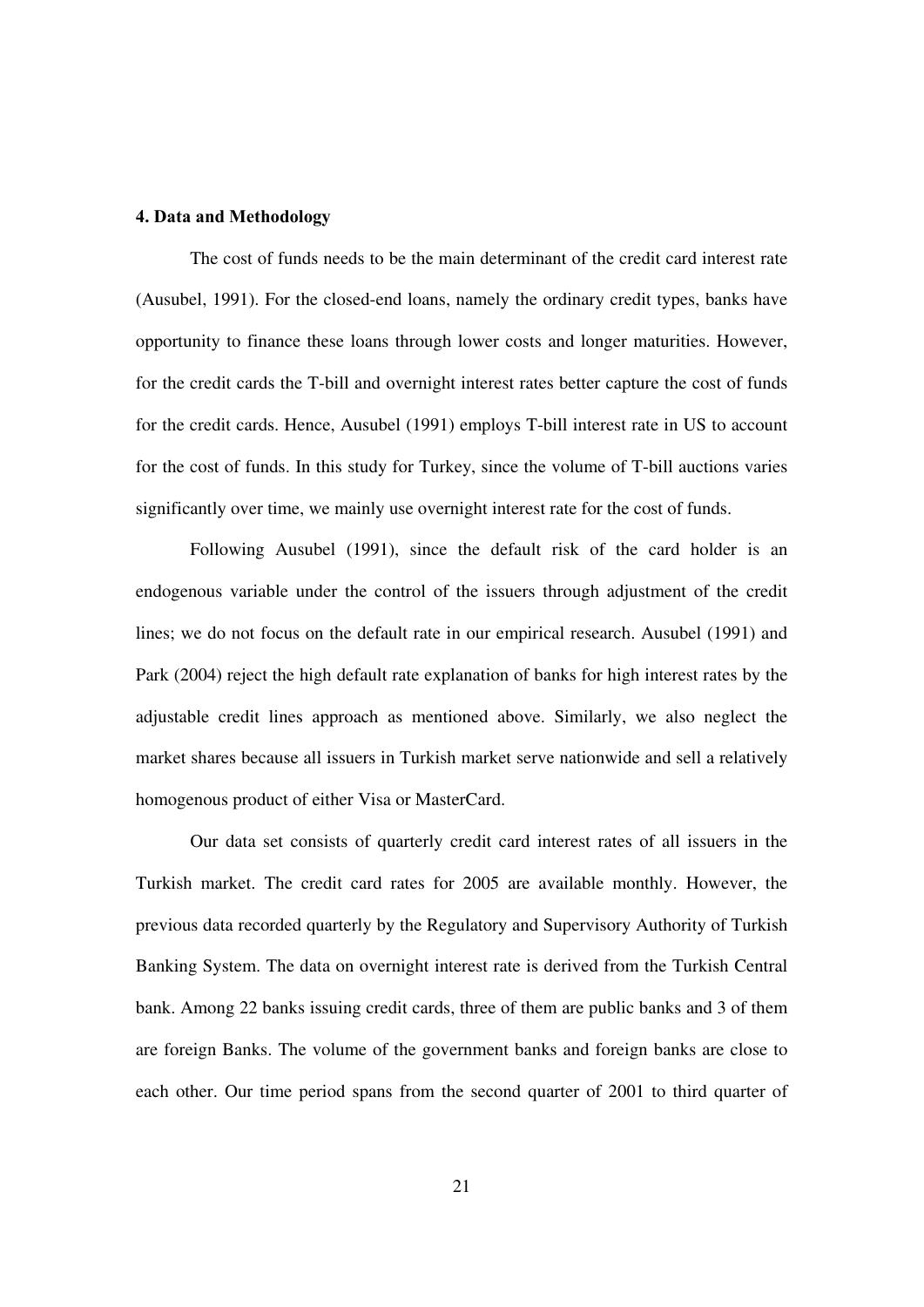2005. In the first quarter of 2001, Turkish economy experienced a liquidity crisis. Hence, we decided to concentrate on the post-crisis episode to isolate a major structural change from our sample. Ausubel (1991) conducts a similar regression analysis for US between 1983 and 1987 using quarterly data. Moreover, similar to Ausubel (1991) our study includes five year period which is enough to reflect degree of competition in the market. Since the credit card interest rate announcements are made at the beginning of each period, we take the lagged value of the funding costs.

We employ random effect and fixed effect panel data regressions with dummy variables for each bank in our regression estimations. Moreover, we instrument the cost of fund control variable with its lag value to account for the endogeneity problem. Hence, the following empirical model is estimated:

rate 
$$
_{i,j}
$$
 = const +  $\alpha$  cos toffunds  $_{i,j-1}$  +  $\beta$  rate  $_{i,j-1}$  +  $\varepsilon$ <sub>i,j</sub> (1)

The rate stands for the average monthly credit card interest rate for each quarter. The cost of funds is represented with the overnight interest rate.  $\varepsilon_{i,j}$  is the white noise error. The changes in the interest rates are expected to move together with the cost of funds in more competitive markets. Hence, the estimated coefficient  $\alpha$  of cost of funds needs to be close to unity for more competitive markets. The estimated coefficient for the lagged values of interest rates is expected to be positive given that the expectations and discount values of consumers do not change much from one quarter to another.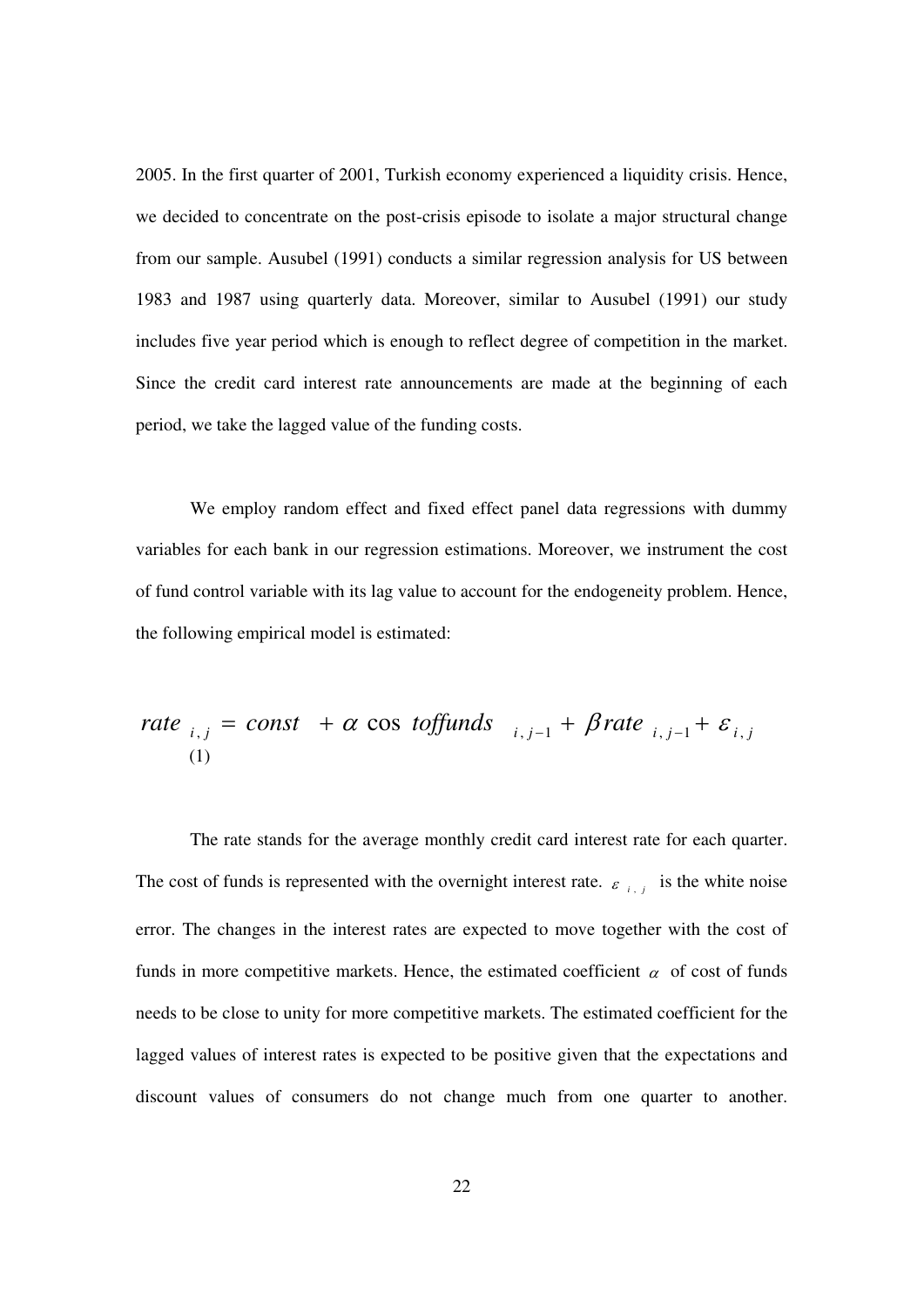Moreover, the highest interest rates have been always exerted by Citibank for most of the quarters of our research. We expect a positive sign for the Citibank dummy to confirm the robustness of estimations.

### **5. Empirical Results**

In Table 8, the estimation results are presented. The first column displays the random effect regressions with the assumptions that dummy variables are uncorrelated with the other control variables. The second column displays the fixed effect regression without assuming this restrictive assumption. We also run the Hausman specification test to compare the coefficients of the random effect and fixed effect model. The null hypothesis of no systematic difference in the coefficients of the fixed versus random effect model can not be rejected. In the last column, fixed effect instrumental variable regression is estimated to account for potential endogeneity problem. One lag value of cost of funds is used as an instrument for the cost of fund variable. In the first stage regression, the instrument enters into the equations significantly.

Turkish credit card market reflects inertia in the credit card interest rate adjustments. The market with slow adjustments leads to higher value for the coefficient of the lag value of credit card interest rate than the value of coefficient for the cost of the funds. The fixed effect regression in Column 2 of Table 8 gives 0.6698 for the coefficient of the lag of credit card interest rates whereas the coefficient of cost of funds is 0.2642. This provides an evidence for the sluggish adjustment in the Turkish credit card market. Our more important result is related to the coefficient of cost of funds. Even though the cost of funds is statistically significant, it is quantitatively insignificant in determining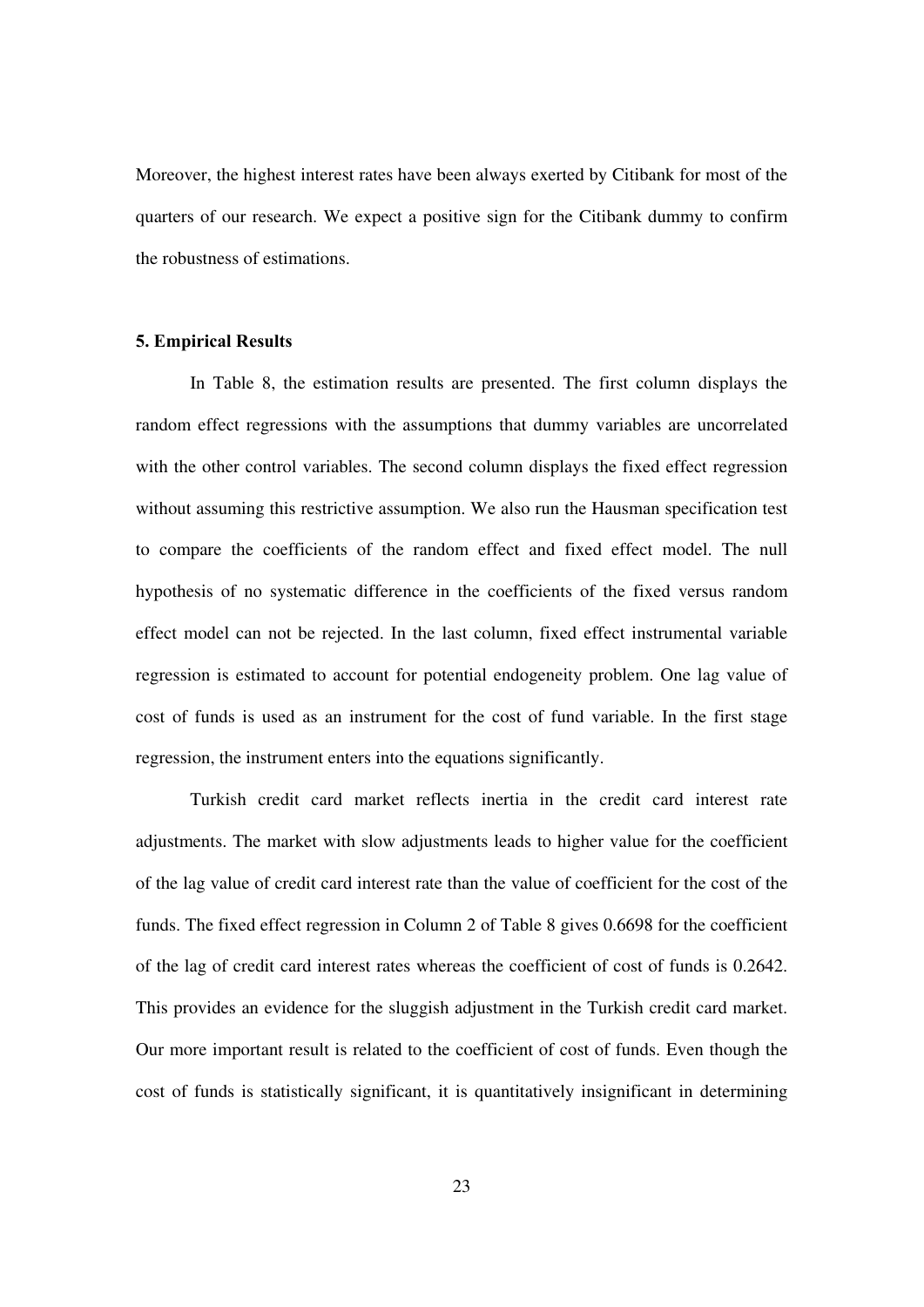credit card interest rate (Table 8). To illustrate this point better, a 10 percent decline in the overnight interest rate only reduces the credit cards rate by 2.6 percent. When we account for endogeneity problem, the coefficient of the cost of funds slightly increases to 0.2975. This sight increase also confirms the robustness of our results. The quarterly adjustment of the credit card rates is about 18 percent in the Turkish credit card market between 2001 and 2005. The convergence coefficient is bigger than the US market in 1980. However, it still takes years to reach a competitive outcome. Hence, our first set of results shows that Turkish credit card market is characterized with poor competition.

 Given that the new Turkish Consumer Law brought certain regulations to the credit card industry, we divide our sample into two periods before and after the first quarter of 2003. The period after 2003 also helps us differentiate the influence of the 2001 crisis on the credit cards market. The results are pretty interesting. Our main conclusion does not change. However, the credit card industry tends to respond more to the declines in the cost of funds after 2003:1. The coefficients of cost of funds for different estimations are consistently lower than their corresponding values after 2003:1. The coefficient of cost of the funds rises to 0.544 in the instrumental variable regression in Table 10. However, this increasing coefficient does not alter our result at all considering the lack of economic significance of the magnitude of this coefficient. Table 9 and 10 provide the detailed regressions results for two sup-samples.

#### **6. Conclusion**

This paper attempts to fill an important gap in the Turkish financial market literature. High interest rates in Turkish credit card market display a secular trend for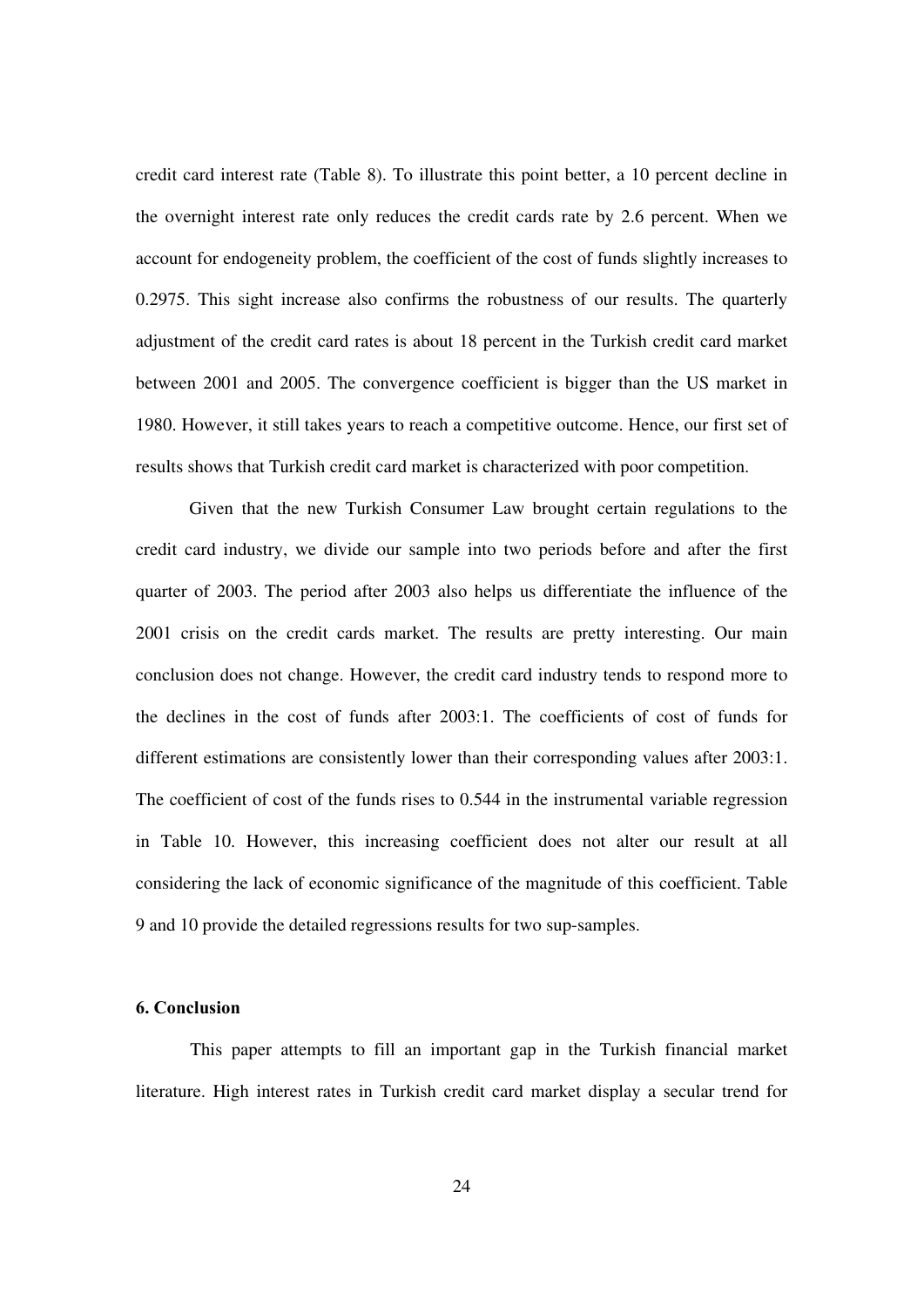years. These high interest rates attracted considerable attention in recent years to regulate the credit card industry in Turkey. Before any regulation decision taken, there needs to be better conceptualization and analysis of the Turkish credit card market. This paper sheds some light in this direction. First, we highlight the most striking aspects of the Turkish credit card market. After exposing the problem, we benefit from the existing theoretical and empirical studies on the structure of competition in the credit card industry. Potential reasons for the lack of competition are denoted. We also provide evidence from US credit card market to show the likely path of Turkish credit card industry.

Having the existing studies in mind, we finally, construct an empirical model to estimate the market structure in the Turkish credit card industry. Newly disseminated data on the credit card industry is first introduced in this paper. Our empirical results are based on the panel data set of 22 banks from the second quarter of 2001 to the third quarter of 2005. In addition to random and fixed effects regressions, instrumental variable fixed effect regressions are run on this sample. Our results robustly conclude that the credit cards interest rates in Turkey are economically insensitive to the changes in the cost of fund. This result indicates that Turkish credit card markets is characterized with lack of strong competition and hence suggests some regulatory measures.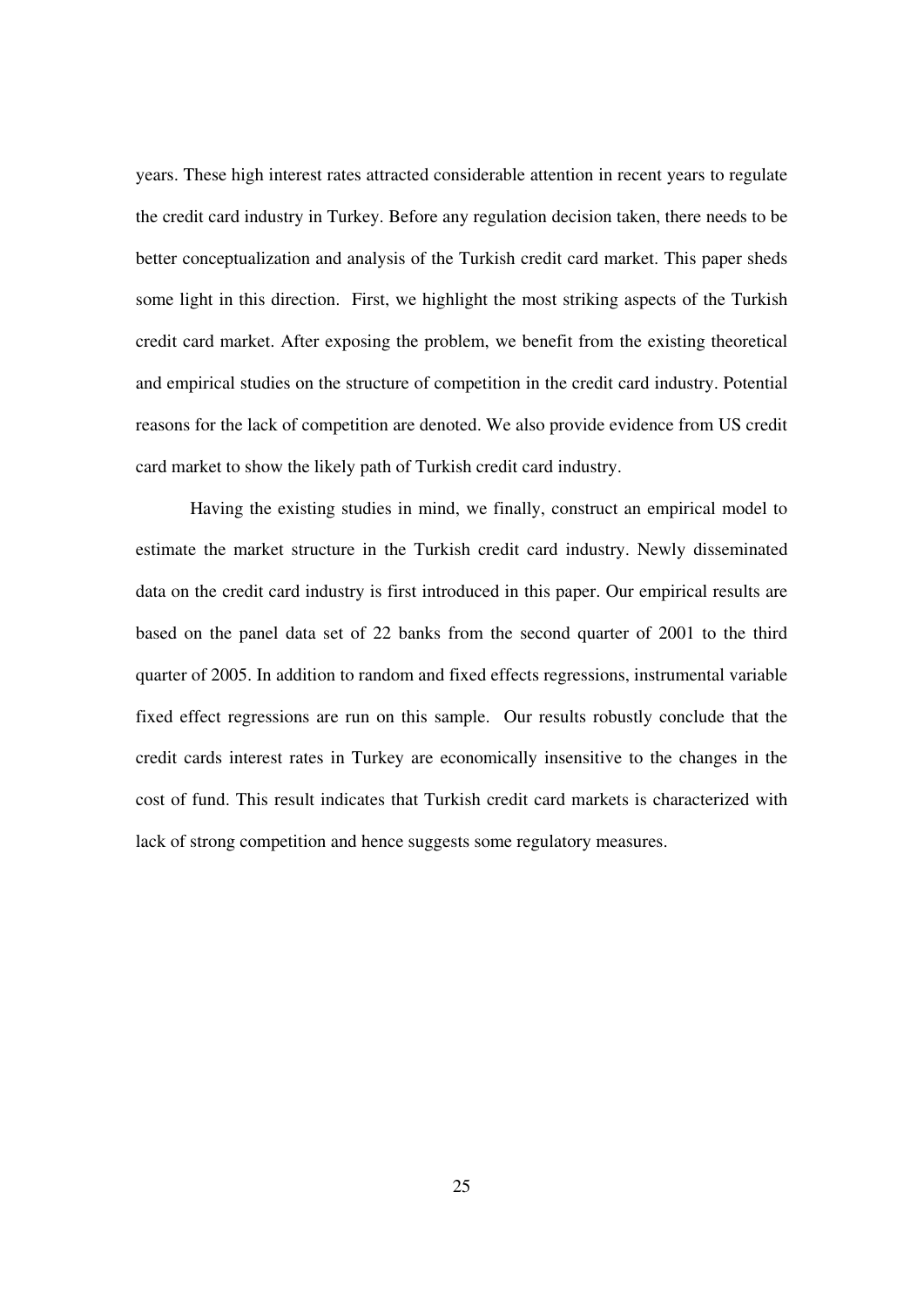# **7. Figures**



**Figure 1: Average Credit Card Rates vs. Cost of Funds**

**Figure 2:Average Credit Card Rates vs. Cost of Funds**

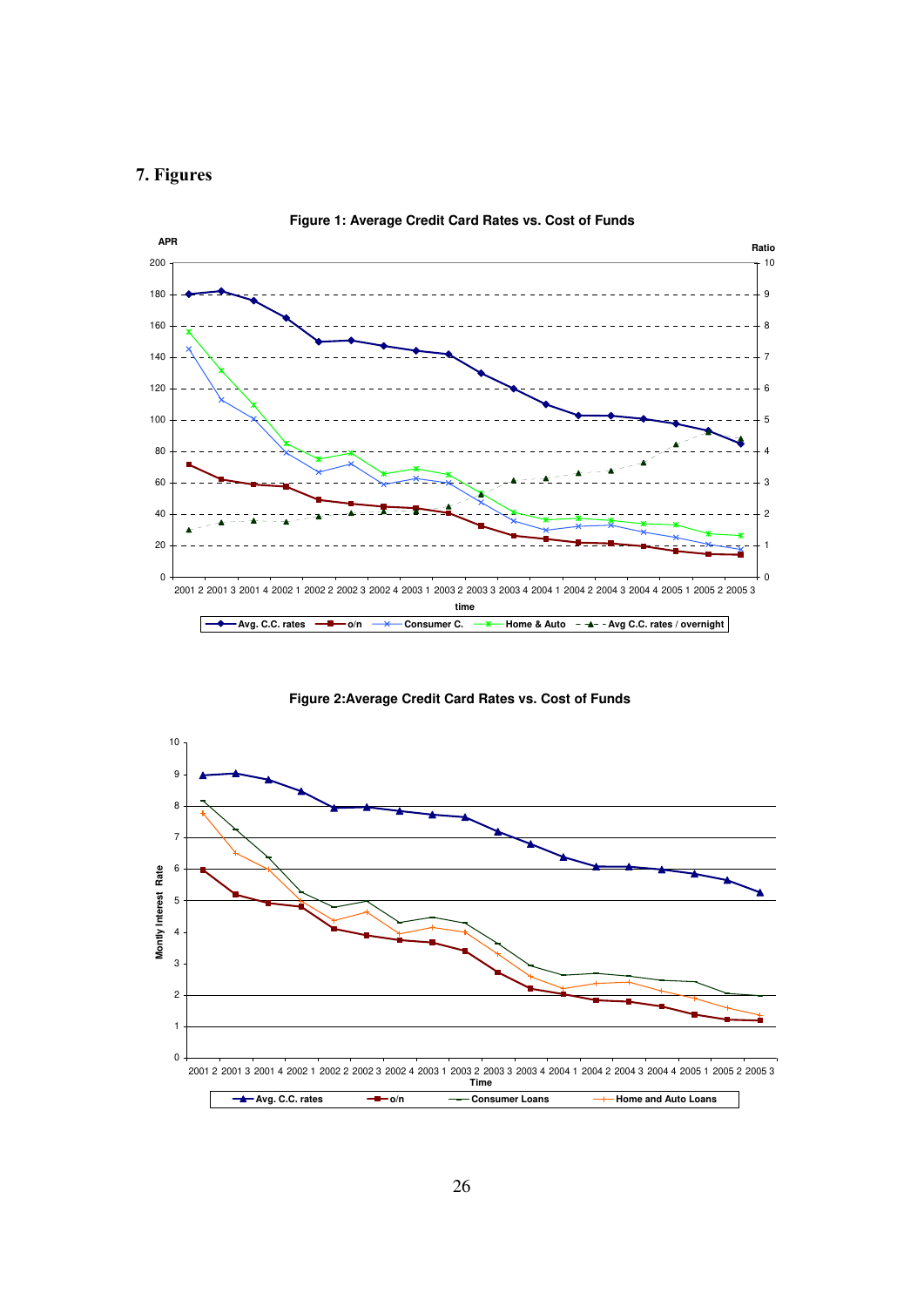# **8. Tables**

| Table 1: Top Four Issuers of Turkish Credit Card Market, 2004 |                    |                                              |                                               |                                             |  |  |
|---------------------------------------------------------------|--------------------|----------------------------------------------|-----------------------------------------------|---------------------------------------------|--|--|
| <b>Bank</b>                                                   | Number of<br>Cards | Percentage<br>market share<br>(Card Numbers) | Transaction<br><b>Volume</b><br>(million YTL) | Percentage<br>market share<br>(Card Volume) |  |  |
| <b>YKB</b>                                                    | 4,575,225          | 17.1                                         | 16.080                                        | 24.9                                        |  |  |
| Garanti                                                       | 4,152,188          | 15.6                                         | 12,189                                        | 19.1                                        |  |  |
| <b>Isbank</b>                                                 | 3,142,747          | 11.8                                         | 8.619                                         | 13.3                                        |  |  |
| <b>Akbank</b>                                                 | 2,811,060          | 10.5                                         | 8,122                                         | 12.6                                        |  |  |
| <b>Top Four</b>                                               | 14,681,220         | 55.0                                         | 45.010                                        | 69.9                                        |  |  |
| Total                                                         | 26,681,128         | 100.0                                        | 63,271                                        | 100.0                                       |  |  |

**Source:** Total number of cards and market volume are taken from ICC (Interbank Card Centre). Individual issuer's data are collected by the authors from each bank's own announcements on the percentage shares and volumes.

| 2004, Table 2 : Volumes of Credit Card Associates<br><b>Turkish Credit Card</b><br><b>Percentage Market</b><br>Share (World)<br><b>Market</b> |    |      |  |  |
|-----------------------------------------------------------------------------------------------------------------------------------------------|----|------|--|--|
| Visa                                                                                                                                          | 43 | 49.5 |  |  |
| <b>MasterCard</b>                                                                                                                             | 41 | 50.4 |  |  |
| <b>AMEX, Dinners,</b><br>.ICB                                                                                                                 | 16 | 0.1  |  |  |

**Source:** Visa Europe and MasterCard web Statistics.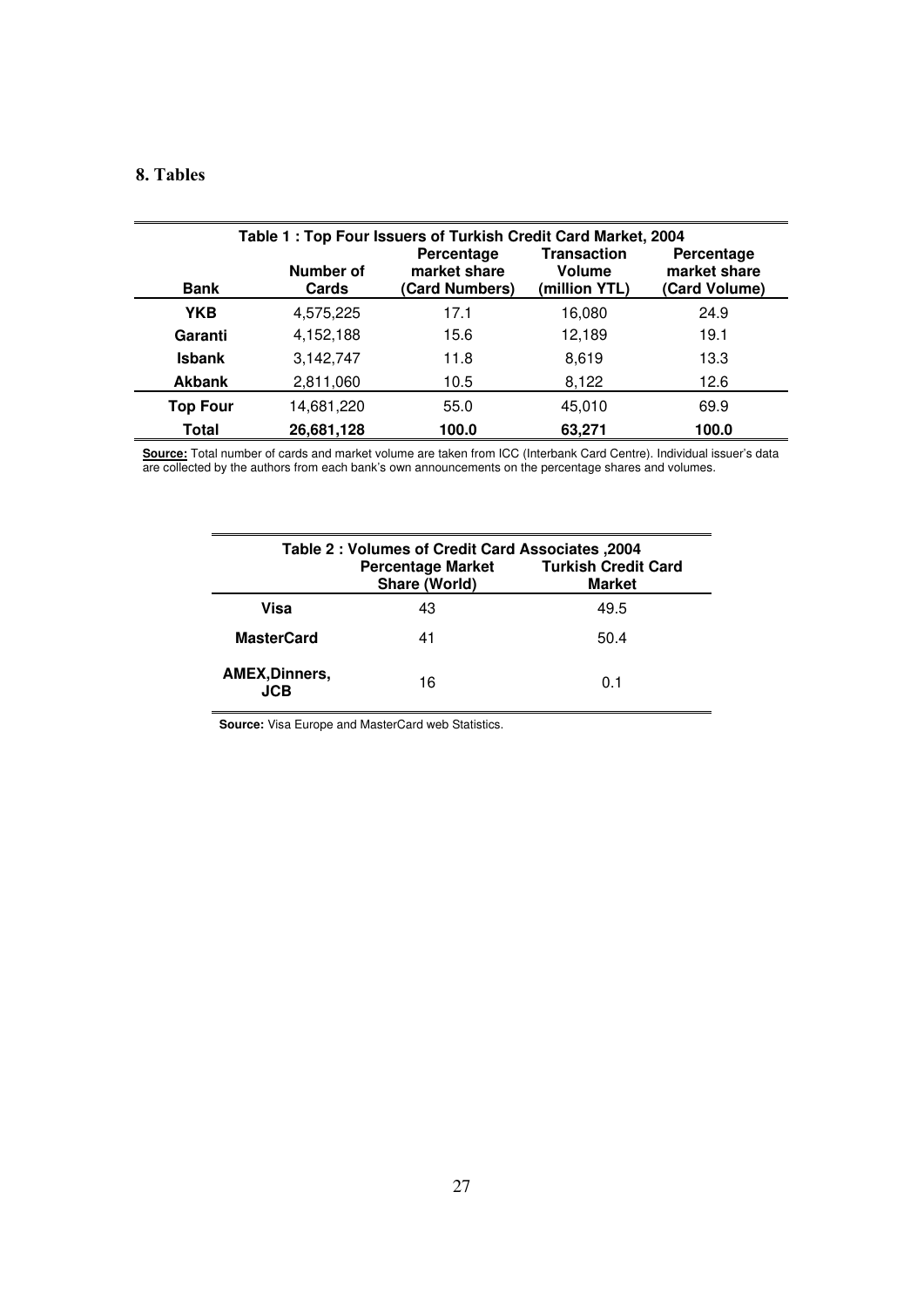| <b>Table 3: Monthly Card Rates</b> |                 |                |  |  |  |
|------------------------------------|-----------------|----------------|--|--|--|
| <b>Issuers</b>                     | 2000-4. quarter | 2001-2 quarter |  |  |  |
| Akbank                             | 5.95            | 9.95           |  |  |  |
| <b>Alternatifbank</b>              | 5.5             | 9.95           |  |  |  |
| Demirbank                          | 5.5             | 7.95           |  |  |  |
| <b>Finansbank</b>                  | 5.5             | 8.45           |  |  |  |
| Garanti                            | 6.95            | 9.95           |  |  |  |
| <b>Isbank</b>                      | 6.95            | 8.5            |  |  |  |
| Kocbank                            | 6.25            | 6.95           |  |  |  |
| Pamukbank                          | 5.9             | 9.5            |  |  |  |
| Sekerbank                          | 5.5             | 8.5            |  |  |  |
| TEB                                | 5.4             | 8.5            |  |  |  |
| <b>Tekstilbank</b>                 | 6.75            | 9.95           |  |  |  |
| <b>Toprakbank</b>                  | 7.84            | 9.9            |  |  |  |
| Turkbank                           | 6.5             | 9.5            |  |  |  |
| <b>Vakifbank</b>                   | 6.5             | 8.5            |  |  |  |
| Yapikredi                          | 6.95            | 8.95           |  |  |  |
| <b>Ziraat</b>                      | 6.45            | 9              |  |  |  |
| Average                            | 6.27            | 9              |  |  |  |
| APR                                | 107.56          | 181.27         |  |  |  |

**Source:** Card rates are taken from BRSA

| Table 4 : Shares of Top Four Credit Card Banks in 2004 |      |      |      |                                           |  |  |
|--------------------------------------------------------|------|------|------|-------------------------------------------|--|--|
|                                                        | 2002 | 2003 | 2004 | <b>Average Monthly</b><br>Card Rate (APR) |  |  |
| Yapi Kredi Bank                                        | 28.7 | 28.3 | 24.9 | 7.47% (137%)                              |  |  |
| Garanti                                                | 17.0 | 19.2 | 19.1 | 7.39% (135%)                              |  |  |
| <b>Isbank</b>                                          | 13.2 | 13.1 | 13.3 | $6.99\%$ (125%)                           |  |  |
| <b>Akbank</b>                                          | 8.1  | 9.6  | 12.6 | $6.90\%$ (123%)                           |  |  |
| Top Four                                               | 67.0 | 70.2 | 69.9 |                                           |  |  |

**Source:** Authors' own calculations, each bank's web site and Interbank Card Center.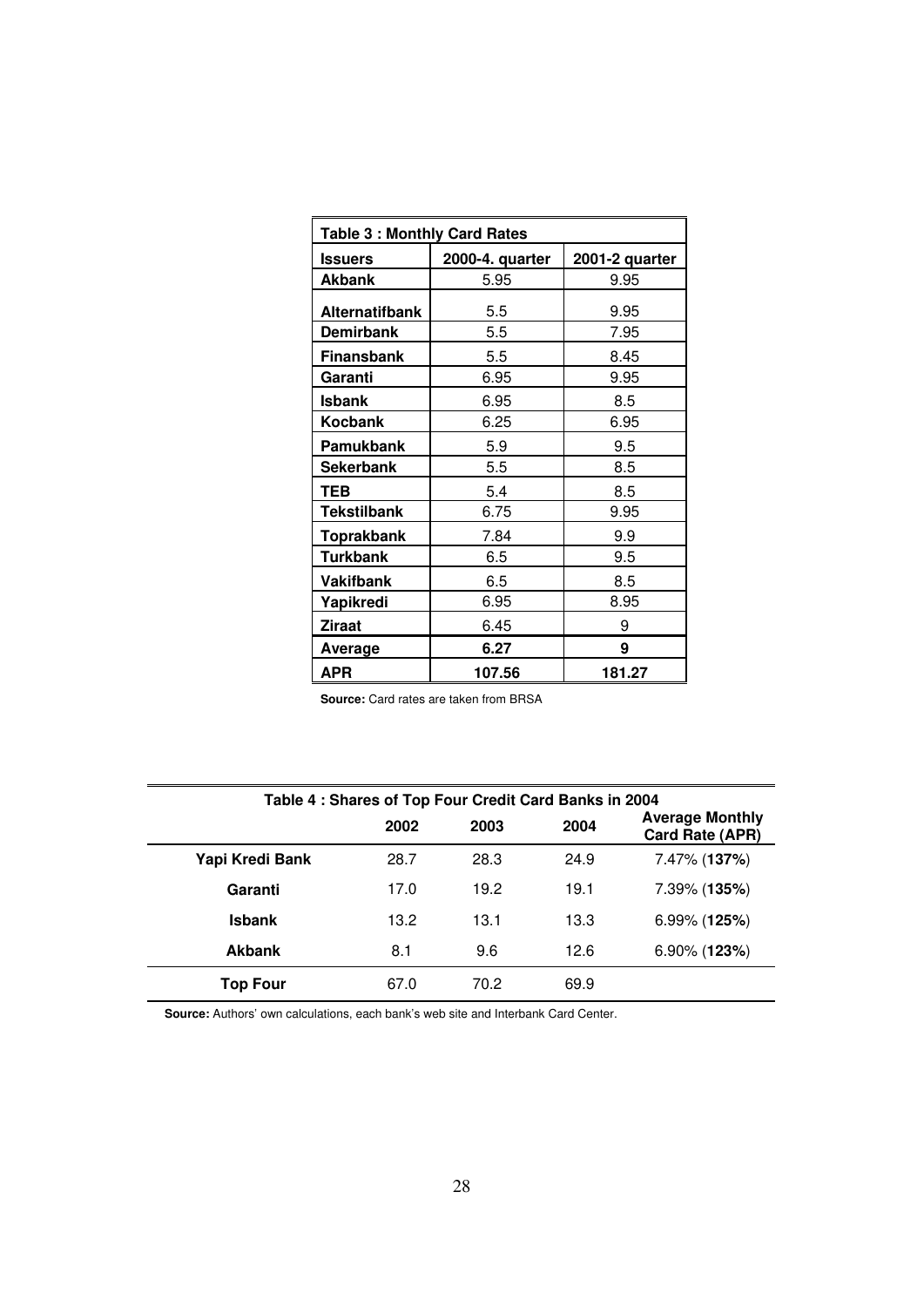| Table 5: The Number of Credit Cards and the Issuers` Share in Turkish Credit Card<br><b>Market</b> |                      |           |       |           |       |           |  |
|----------------------------------------------------------------------------------------------------|----------------------|-----------|-------|-----------|-------|-----------|--|
|                                                                                                    | 2002<br>2003<br>2004 |           |       |           |       |           |  |
| Yapi Kredi<br><b>Bank</b>                                                                          | 18.6%                | 2,916,166 | 17.0% | 3,389,424 | 17.1% | 4,575,225 |  |
| Garanti                                                                                            | 14.8%                | 2,315,275 | 15.1% | 3,018,986 | 15.6% | 4,152,188 |  |
| <b>Isbank</b>                                                                                      | 12.3%                | 1.934.078 | 12.3% | 2,446,031 | 11.8% | 3,142,747 |  |
| <b>Akbank</b>                                                                                      | 11.0%                | 1,738,588 | 9.4%  | 1,863,038 | 10.5% | 2,811,060 |  |
| <b>Top Four</b>                                                                                    | 57.0%                |           | 53.8% |           | 55.0% |           |  |

**Source:** Each bank's web sites and Interbank Card Center for the total number of the cards.

| Table 6 : Shares of Top Four Credit Card Acquirers (# of Pos Machines) |        |         |  |  |  |  |
|------------------------------------------------------------------------|--------|---------|--|--|--|--|
|                                                                        | 2001   | 2005    |  |  |  |  |
| <b>Akbank</b>                                                          | 75,809 | 192,410 |  |  |  |  |
| <b>Isbank</b>                                                          | 63,000 | 190,000 |  |  |  |  |
| Yapi Kredi Bank                                                        | 67,400 | 134.041 |  |  |  |  |
| Garanti                                                                | 39,719 | 122,000 |  |  |  |  |

**Source:** http://www.capital.com.tr/haber.aspx?HBR\_KOD=2954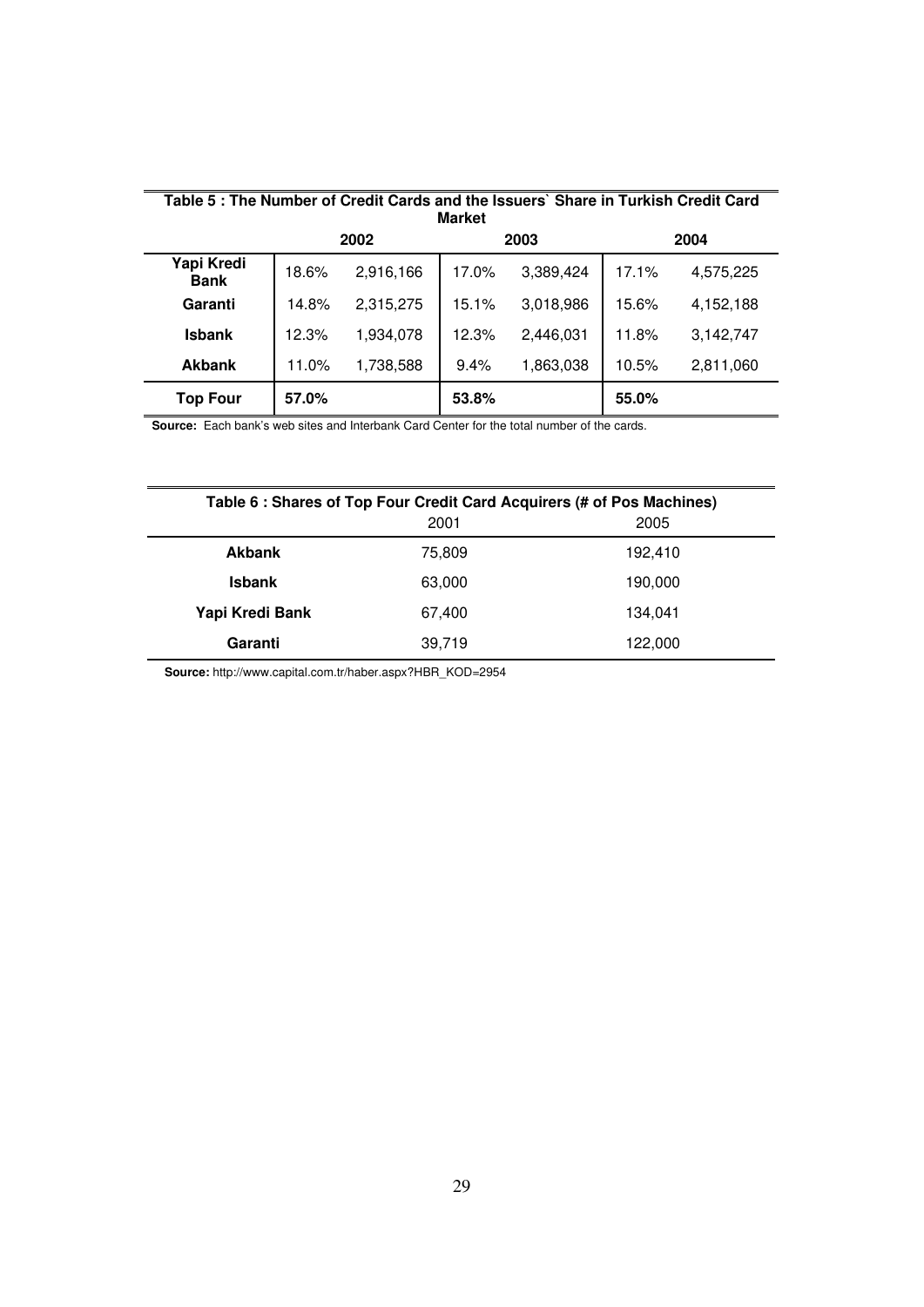| Table 7: Bank's Credit Card Lines (1000 YTL) |            |            |
|----------------------------------------------|------------|------------|
|                                              | 5-Jun-2005 | 5-Dec-2005 |
| Yapı Kredi                                   | 6,915,685  | 5,789,312  |
| <b>Akbank</b>                                | 4,700,893  | 6,833,068  |
| Garanti                                      | 4,109,751  | 5,377,917  |
| <b>Isbank</b>                                | 3,749,121  | 4,604,581  |
| **<br><b>HSBC</b>                            | 3,345,089  | 2,979,925  |
| *<br><b>Vakifbank</b>                        | 1,987,294  | 1,656,487  |
| Finansbank                                   | 1,812,257  | 1,932,596  |
| Disbank(Fortis)                              | 1,781,304  | 2,214,632  |
| <b>Denizbank</b>                             | 1,478,577  | 1,250,397  |
| $\star$<br><b>Halkbank</b>                   | 886,860    | 901,496    |
| Kocbank                                      | 864,704    | 855,454    |
| **<br><b>Citibank</b>                        | 800,515    | 740,383    |
| ÷<br><b>Ziraat</b>                           | 729,019    | 757,098    |
| Oyakbank                                     | 650,258    | 646,019    |
| Sekerbank                                    | 259,392    | 235,973    |
| <b>TEB</b>                                   | 142,034    | 123,660    |
| <b>Tekstilbank</b>                           | 116,808    | 102,410    |
| Anadolu                                      | 96,790     | 74,423     |
| <b>Tekfenbank</b>                            | 14,890     | 15,971     |
| **<br><b>BankEuropa</b>                      | 4,356      | 3,625      |
| <b>MNG Bank</b>                              | 2,823      | 3,452      |
| Turkishbank                                  | $\bf{0}$   | 9,357      |
| <b>TOTAL</b>                                 | 34,448,420 | 37,108,236 |

\* Stands for public banks and \*\* stands for foreign banks.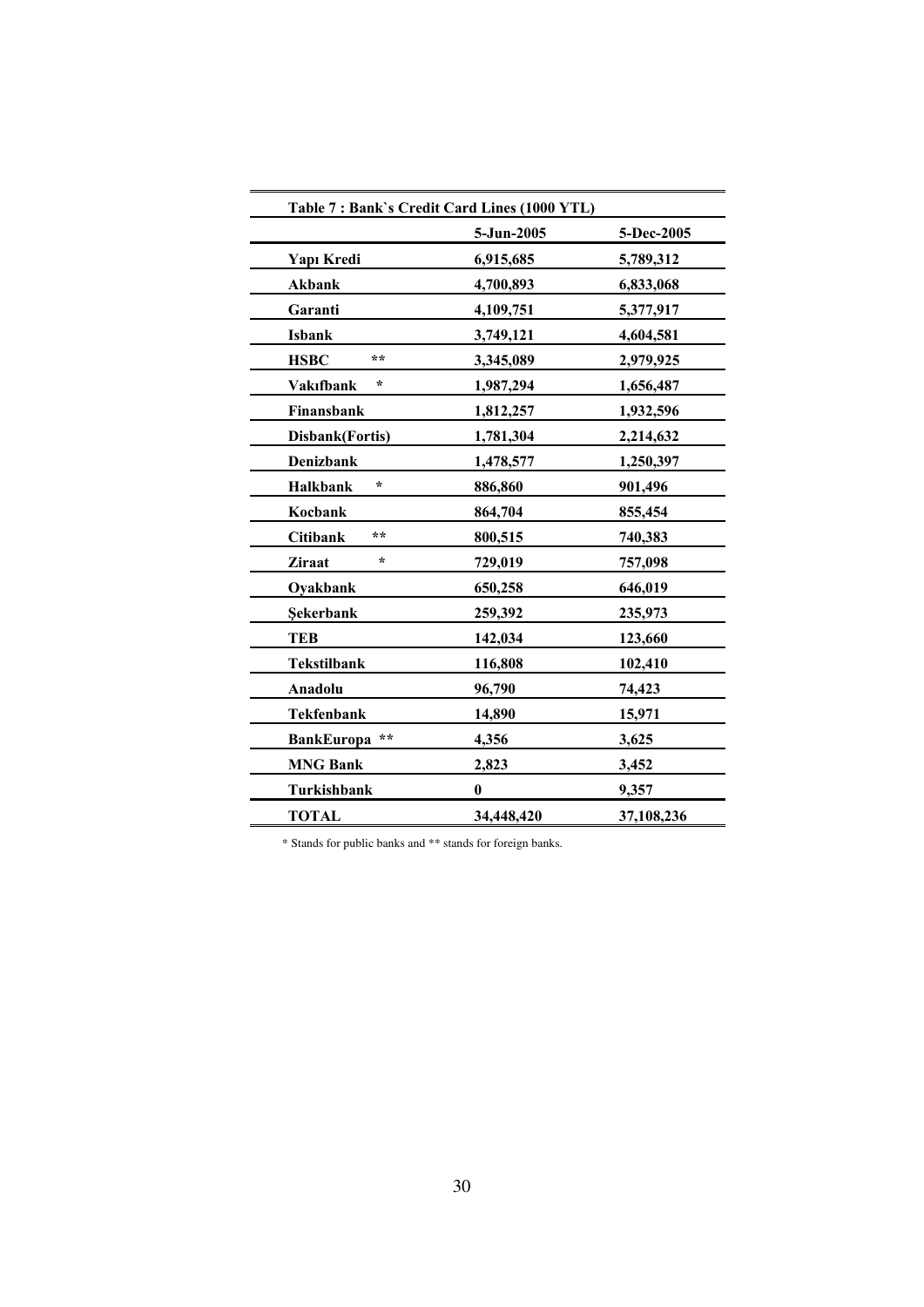| Variable                                   | <b>Random Effect</b><br>o/n | <b>Fixed Effect</b><br>o/n | Instrumental<br>Variable<br>(o/n 2 lag) |
|--------------------------------------------|-----------------------------|----------------------------|-----------------------------------------|
| Cost of Funds (lag)                        | .1459<br>(4.75)             | .2642<br>(7.38)            | .2975<br>(5.48)                         |
| <b>Credit Card</b><br>Interest Rates (lag) | .8314<br>(26.29)            | .6698<br>(16.46)           | .6371<br>(11.15)                        |
| Constant                                   | .5483<br>(3.31)             | 1.3507<br>(6.49)           | 1.1278<br>(4.35)<br>.2066               |
| Bank 1                                     |                             | .1938<br>(1.16)<br>.1984   | (1.22)<br>.2043                         |
| Bank 2                                     |                             | (1.19)<br>.4214            | (1.22)<br>.4425                         |
| Bank 3                                     |                             | (2.49)                     | (2.58)                                  |
| Bank 4                                     |                             | .3499<br>(2.07)            | .3706<br>(2.17)                         |
| Bank 5                                     |                             | .3544<br>(2.11)            | .3688<br>(2.18)                         |
| Bank 6                                     |                             | .3785<br>(2.22)            | .4075<br>(2.33)                         |
| Bank 7                                     |                             | .2722<br>(1.62)            | .2855<br>(1.69)                         |
| Bank 8                                     |                             | .4558<br>(2.67)            | .4841<br>(2.78)                         |
| Bank 9                                     |                             | .3949<br>(2.34)            | .4160<br>(2.43)                         |
| Bank 10                                    |                             | 1.0431<br>(5.34)           | 1.1245<br>(5.12)                        |
| Bank 11                                    |                             | .3678<br>(2.20)            | .3757<br>(2.24)                         |
| Bank 12                                    |                             | $-0.057$<br>$(-0.03)$      | $-.0018$<br>$(-0.01)$                   |
| Bank 13                                    |                             | .0182<br>(0.10)            | .0126<br>(0.07)                         |
| Bank 14                                    |                             | .2607<br>(1.54)            | .2831<br>(1.65)                         |
| Bank 15                                    |                             | .1372<br>(0.82)<br>.4722   | .1516<br>(0.90)<br>.5050                |
| Bank 16                                    |                             | (2.75)<br>.4585            | (2.86)<br>.4812                         |
| Bank 17                                    |                             | (2.71)<br>.1948            | (2.80)<br>.1958                         |
| Bank 18                                    |                             | (1.17)<br>.4898            | (1.17)<br>.5130                         |
| Bank 19                                    |                             | (2.89)<br>.5392            | (2.98)<br>.5787                         |
| Bank 20                                    |                             | (3.10)<br>.2215            | (3.20)<br>.2315                         |
| Bank 21                                    |                             | (1.32)                     | (1.38)                                  |
| <b>Number of Observation</b><br>R square   | 365<br>.8743                | 365<br>.8890               | 365<br>.8887                            |

**Table 8 : Regression of Credit Card Interest Rate on Cost of Funds and Lagged Credit Card Interest Rate(Quarterly, 2001:2 – 2005:3 )**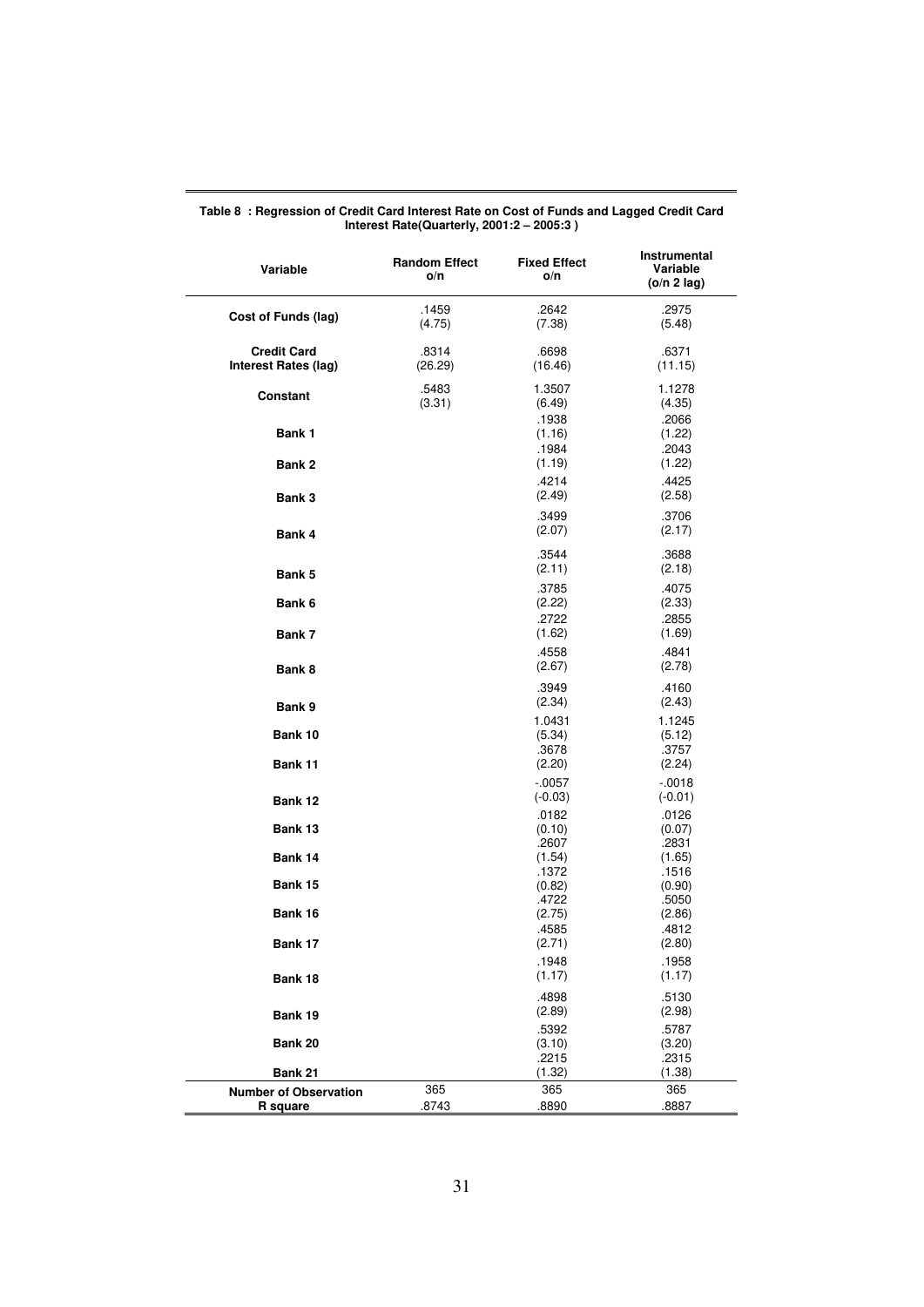| Variable                                   | <b>Random Effect</b><br>o/n | <b>Fixed Effect</b><br>o/n     | Instrumental<br>Variable<br>$o/n$ 2 lag |
|--------------------------------------------|-----------------------------|--------------------------------|-----------------------------------------|
| Cost of Funds (lag)                        | .1633<br>(2.59)             | .2994<br>(4.36)                | .4396<br>(4.48)                         |
| <b>Credit Card</b><br>Interest Rates (lag) | .7174<br>(13.03)            | .4793<br>(6.33)                | .4395<br>(5.51)                         |
| Constant                                   | 1.4481<br>(3.64)            | 2.7324<br>(5.22)               | 2.5588<br>(5.08)                        |
| Bank 1                                     |                             | .4145<br>(1.63)<br>.0402       | .4495<br>(1.81)<br>.0350                |
| Bank 2                                     |                             | (0.16)<br>$-0.0319$            | (0.15)<br>$-0.0452$                     |
| Bank 3                                     |                             | $(-0.13)$<br>$-1714$           | $(-0.19)$<br>$-1714$                    |
| Bank 4                                     |                             | $(-0.70)$<br>$-1085$           | $(-0.72)$<br>$-1250$                    |
| Bank 5                                     |                             | $(-0.44)$<br>.2841             | $(-0.52)$<br>.3085                      |
| Bank 6                                     |                             | (1.14)<br>.0238                | (1.27)<br>.0147                         |
| Bank 7                                     |                             | (0.10)<br>.3344                | (0.06)<br>.3458                         |
| Bank 8                                     |                             | (1.36)<br>$-0.0554$            | (1.44)<br>$-0591$                       |
| Bank 9                                     |                             | $(-0.23)$<br>.7557             | $(-0.25)$<br>.7944                      |
| Bank 10<br>Bank 11                         |                             | (2.95)<br>$-1831$<br>$(-0.72)$ | (3.17)<br>$-2195$<br>$(-0.88)$          |
| Bank 12                                    |                             | .0519<br>(0.11)                | .0324<br>(0.07)                         |
| Bank 13                                    |                             | $-2145$<br>$(-0.74)$           | $-1954$<br>$(-0.69)$                    |
| Bank 14                                    |                             | .4450<br>(1.76)<br>- 5429      | .4769<br>(1.93)<br>$-5707$              |
| Bank 15                                    |                             | $(-2.17)$<br>.0721             | $(-2.33)$<br>.0803                      |
| Bank 16<br>Bank 17                         |                             | (0.29)<br>.1202<br>(0.49)      | (0.34)<br>.1179<br>(0.49)               |
| Bank 18                                    |                             | $-0326$<br>$(-0.13)$           | $-0542$<br>$(-0.22)$                    |
| Bank 19                                    |                             | .1830<br>(0.75)                | .1779<br>(0.75)                         |
| Bank 20                                    |                             | .3046<br>(1.22)                | .3273<br>(1.35)                         |
| Bank 21                                    |                             | .0851<br>(0.35)                | .0839<br>(0.35)                         |
| Number of Observation<br><b>R</b> square   | 145<br>.6754                | 145<br>.7415                   | 145<br>.7550                            |
|                                            |                             |                                |                                         |

#### **Table 9 : Regression of Credit Card Interest Rate on Cost of Funds and Lagged Credit Card Interest Rate (Quarterly, 2001:2 – 2003:1 )**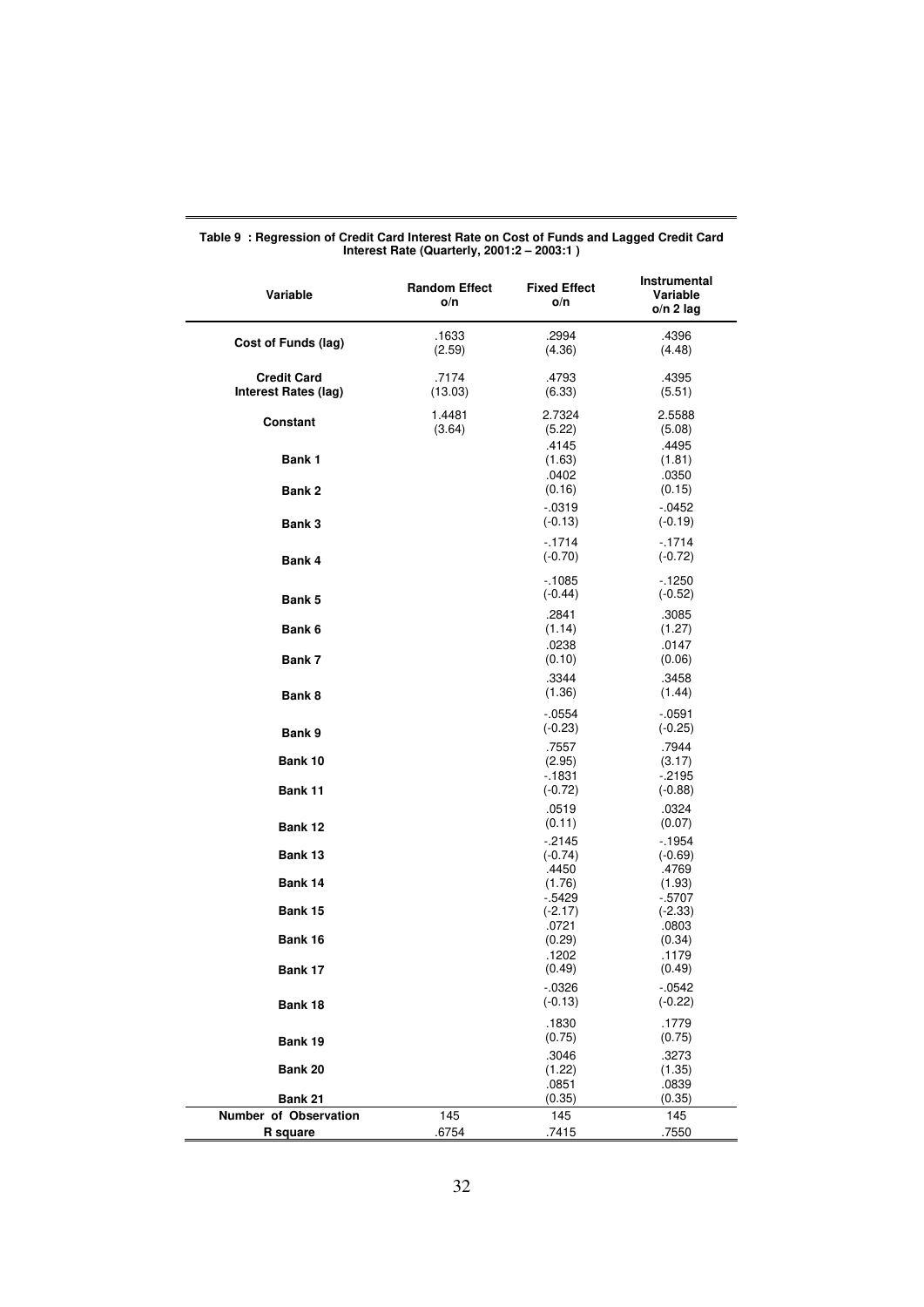| Variable                                   | <b>Random Effect</b><br>o/n | <b>Fixed Effect</b><br>o/n | Instrumental<br>Variable<br>$o/n$ 2 lag |
|--------------------------------------------|-----------------------------|----------------------------|-----------------------------------------|
| Cost of Funds (lag)                        | .0782<br>(1.38)             | .4622<br>(6.44)            | .5440<br>(6.50)                         |
| <b>Credit Card</b><br>Interest Rates (lag) | .8788<br>(22.46)            | .4536<br>(6.91)            | .4697<br>(7.45)                         |
| Constant                                   | .3734<br>(1.81)             | 1.5851<br>(5.44)           | 1.4514<br>(5.19)                        |
| Bank 1                                     |                             | .1673<br>(0.80)<br>.3785   | .1665<br>(0.80)<br>.3721                |
| Bank 2                                     |                             | (1.79)<br>.9816            | (1.77)<br>.9602                         |
| Bank 3                                     |                             | (4.31)                     | (4.27)                                  |
| Bank 4                                     |                             | .9473<br>(4.27)            | .9300<br>(4.24)                         |
| Bank 5                                     |                             | .8482<br>(3.84)            | .8314<br>(3.81)                         |
| Bank 6                                     |                             | .7600<br>(3.43)            | .7426<br>(3.39)                         |
| Bank 7                                     |                             | .5994<br>(2.76)            | .5857<br>(2.72)                         |
| Bank 8                                     |                             | .8533<br>(3.78)            | .8329<br>(3.73)                         |
| Bank 9                                     |                             | .9487<br>(4.25)            | .9301<br>(4.21)                         |
| Bank 10                                    |                             | 2.1416<br>(6.83)           | 2.0844<br>(6.82)                        |
| Bank 11                                    |                             | .8586<br>(3.88)            | .8417<br>(3.85)                         |
| Bank 12                                    |                             | .1965<br>(0.63)            | .1925<br>(0.92)                         |
| Bank 13                                    |                             | .1266<br>(0.60)<br>.3690   | .1274<br>(0.61)<br>.3592                |
| Bank 14                                    |                             | (1.73)<br>.7885            | (1.70)<br>.7685                         |
| Bank 15                                    |                             | (3.50)<br>1.1173           | (3.45)<br>1.0922                        |
| Bank 16                                    |                             | (4.78)<br>.9515            | (4.74)<br>.9319                         |
| Bank 17                                    |                             | (4.23)<br>.3750            | (4.20)<br>.3680                         |
| Bank 18                                    |                             | (1.77)<br>.9675            | (1.75)<br>.9466                         |
| Bank 19                                    |                             | (4.27)<br>1.1365           | (4.23)<br>1.1099                        |
| Bank 20                                    |                             | (4.81)<br>.4300            | (4.77)<br>.4213                         |
| Bank 21                                    |                             | (2.02)                     | (2.00)                                  |
| Number of Observation                      | 220                         | 220                        | 220                                     |
| R square                                   | .8039                       | .8533                      | .8557                                   |

#### **Table 10 : Regression of Credit Card Interest Rates on the Cost of Funds and Lagged Credit Card Interest Rate (Quarterly, 2003:2 – 2005:3 )**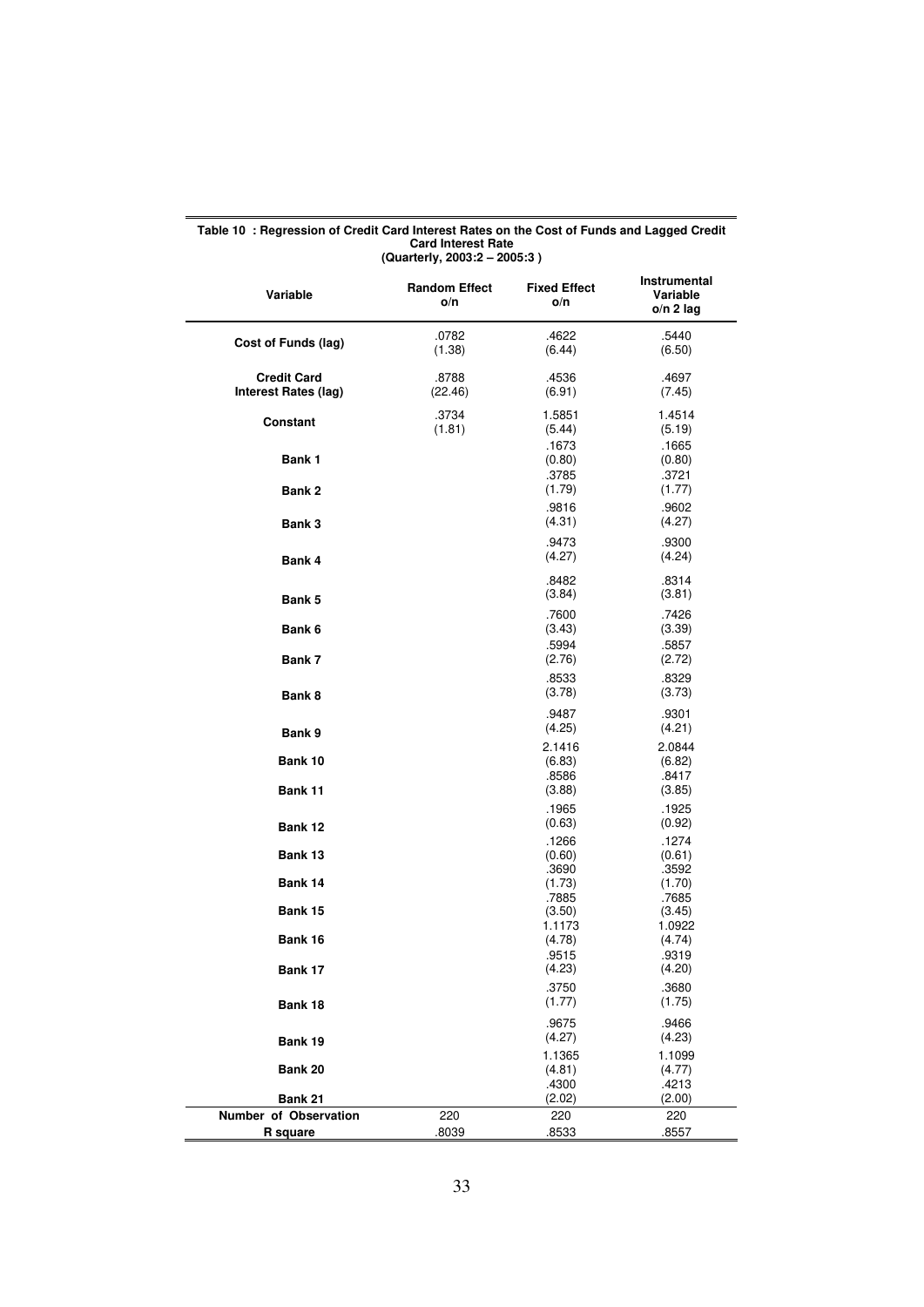#### **9**. **References**

- Ausubel, L. M. (1991) The Failure of Competition in the Credit Card Market, *American Economic Review*, March, 50-81.
- Ayadi, F. O. (1997) Adverse Selection, Search Costs and Sticky Credit Card Rates, *Financial Services Review*, **6/1**, 53-67.
- Calem, P. and L. Mester. (1995) Consumer Behavior and the Stickiness of Credit-Card Interest Rates, *American Economic Review*, **85**, 1327-1336.
- Chakravorti, S. and T. To (1997) Why Do Merchants Accept Credit Card?, Federal Reserve Bank of Chicago Research Paper, September.
- Park, S. (1997) Option Value of Credit Lines as an Explanation of High Credit Card Rates, Federal Reserve Bank of New York Research Paper, 9702, February.
- Stango, V. (2003) Strategic Responses to Regulatory Threat in the Credit Card Market, *Journal of Law and Economics*, **XLVI**, October.
- Stiglitz, J. E. and Weiss, A. (1981) Credit Rationing in Markets with Imperfect Information, *American Economic Review*, June, 393-410.
- Alper, E. C. (2001) The Turkish Liquidity Crisis of 2000: What went wrong…, *Russian and East European Finance and Trade*, **37/6**, 51 -71.
- Alper, E. C. and M. Ucer (1998) Some Observations on Turkish Inflation: A Random Walk Down the Past Decade, Bogazici Journal, **12/1**, 7-38.
- Kaynak, E. and O. Kucukemiroglu and A. Ozmen (1995) Correlates of credit card acceptance and usage in an advanced developing Middle Eastern Country, *Journal of Service Marketing*, **9/4**, 52-63.